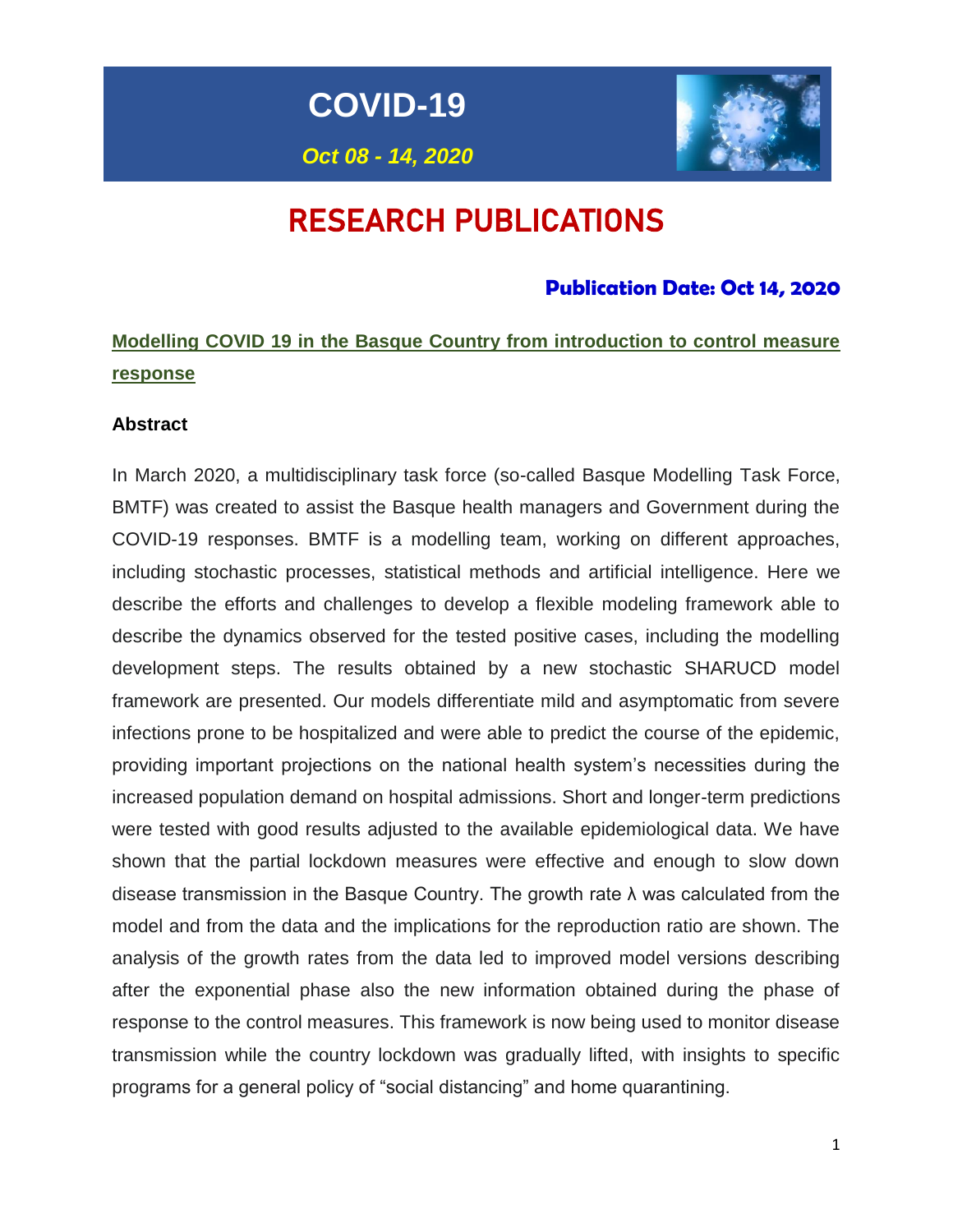#### **Reference**

https://www.nature.com/articles/s41598-020-74386-1

#### **A materials-science perspective on tackling COVID-19**

#### **Abstract**

The ongoing SARS-CoV-2 pandemic highlights the importance of materials science in providing tools and technologies for antiviral research and treatment development. In this Review, we discuss previous efforts in materials science in developing imaging systems and microfluidic devices for the in-depth and real-time investigation of viral structures and transmission, as well as material platforms for the detection of viruses and the delivery of antiviral drugs and vaccines. It highlighted the contribution of materials science to the manufacturing of personal protective equipment and to the design of simple, accurate and low-cost virus-detection devices. We then investigate future possibilities of materials science in antiviral research and treatment development, examining the role of materials in antiviral-drug design, including the importance of synthetic material platforms for organoids and organs-on-a-chip, in drug delivery and vaccination, and for the production of medical equipment. Materials-science-based technologies not only contribute to the ongoing SARS-CoV-2 research efforts but can also provide platforms and tools for the understanding, protection, detection and treatment of future viral diseases.

#### **Reference**

https://www.nature.com/articles/s41578-020-00247-y

## **Smell and taste changes are early indicators of the COVID-19 pandemic and political decision effectiveness**

#### **Abstract**

In response to the COVID-19 pandemic, many governments have taken drastic measures to avoid an overflow of intensive care units. Accurate metrics of disease spread are critical for the reopening strategies. Here, It was shown that self-reports of smell/taste changes are more closely associated with hospital overload and are earlier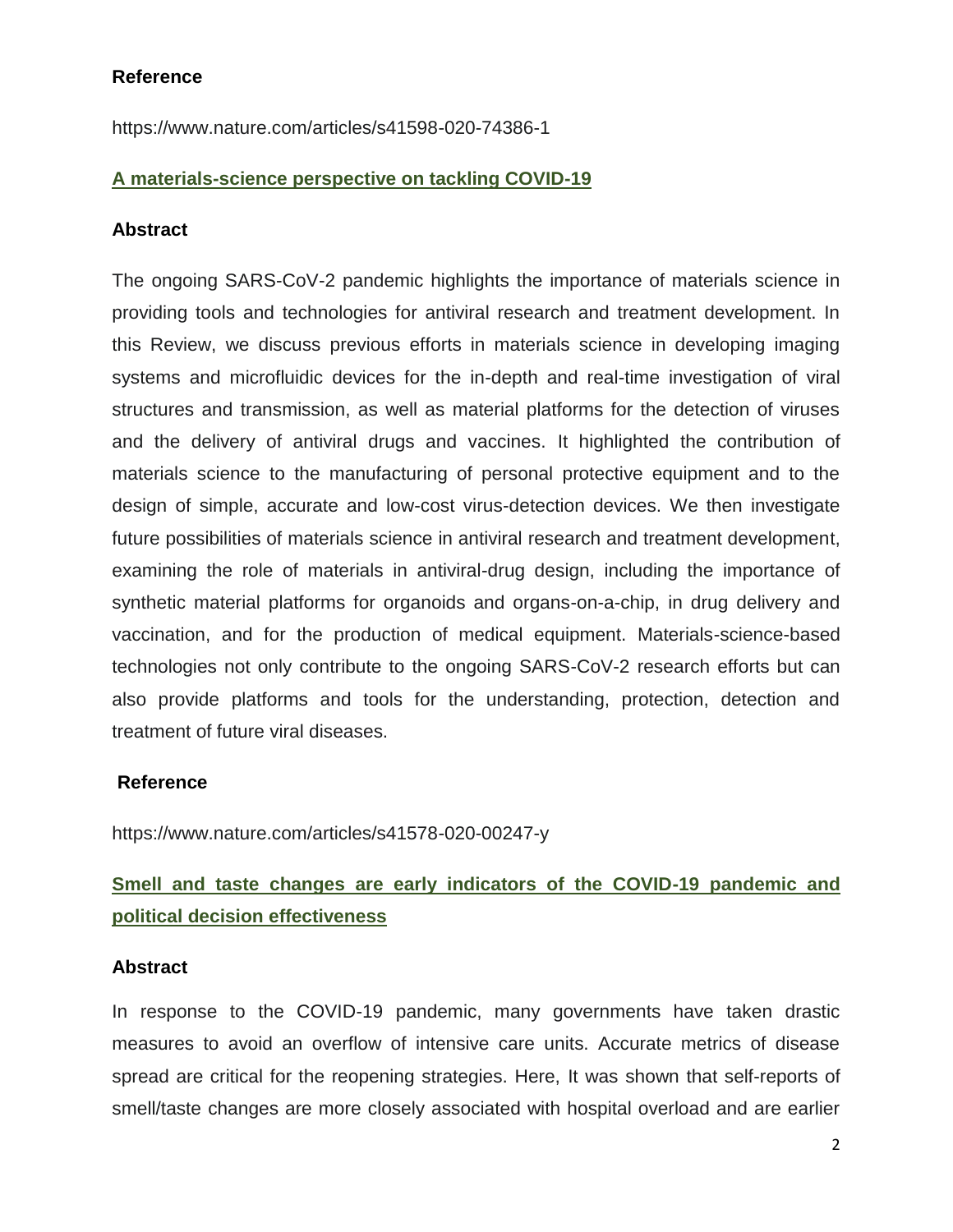markers of the spread of infection of SARS-CoV-2 than current governmental indicators. We also report a decrease in self-reports of new onset smell/taste changes as early as 5 days after lockdown enforcement. Cross-country comparisons demonstrate that countries that adopted the most stringent lockdown measures had faster declines in new reports of smell/taste changes following lockdown than a country that adopted less stringent lockdown measures. It was proposed that an increase in the incidence of sudden smell and taste change in the general population may be used as an indicator of COVID-19 spread in the population.

#### **Reference**

https://www.nature.com/articles/s41467-020-18963-y

## **Magnitude, demographics and dynamics of the effect of the first wave of the COVID-19 pandemic on all-cause mortality in 21 industrialized countries**

#### **Abstract**

The Coronavirus Disease 2019 (COVID-19) pandemic has changed many social, economic, environmental and healthcare determinants of health. An ensemble of 16 Bayesian models was applied to vital statistics data to estimate the all-cause mortality effect of the pandemic for 21 industrialized countries. From mid-February through May 2020, 206,000 (95% credible interval, 178,100–231,000) more people died in these countries than would have had the pandemic not occurred. The number of excess deaths, excess deaths per 100,000 people and relative increase in deaths were similar between men and women in most countries. England and Wales and Spain experienced the largest effect: ~100 excess deaths per 100,000 people, equivalent to a 37% (30–44%) relative increase in England and Wales and 38% (31–45%) in Spain. Bulgaria, New Zealand, Slovakia, Australia, Czechia, Hungary, Poland, Norway, Denmark and Finland experienced mortality changes that ranged from possible small declines to increases of 5% or less in either sex. The heterogeneous mortality effects of the COVID-19 pandemic reflect differences in how well countries have managed the pandemic and the resilience and preparedness of the health and social care system.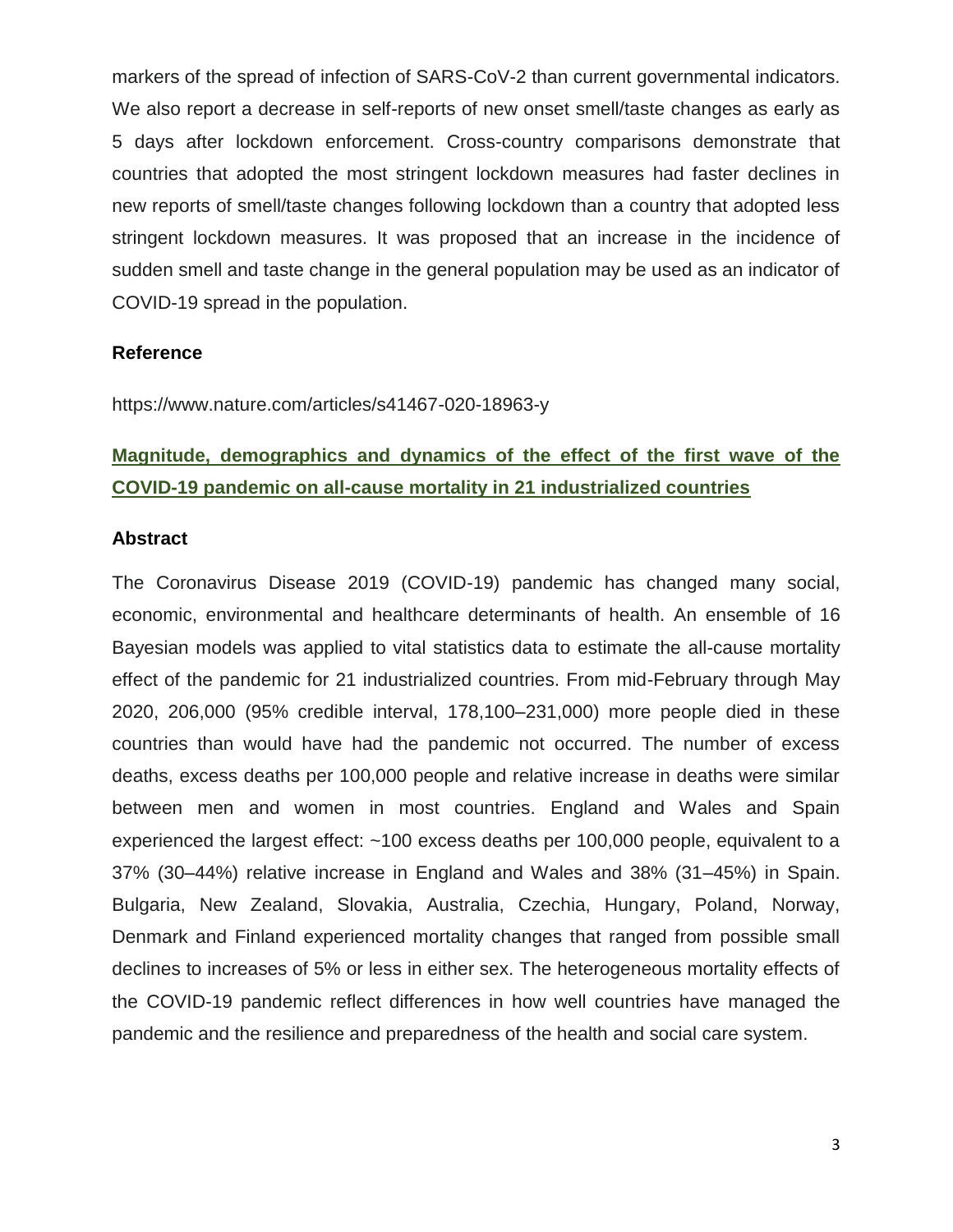#### **Reference**

https://www.nature.com/articles/s41591-020-1112-0

#### **Considerations for diagnostic COVID-19 tests**

#### **Abstract**

During the early phase of the coronavirus disease 2019 (COVID-19) pandemic, design, development, validation, verification and implementation of diagnostic tests were actively addressed by a large number of diagnostic test manufacturers. Hundreds of molecular tests and immunoassays were rapidly developed, albeit many still await clinical validation and formal approval. In this Review, we summarize the crucial role of diagnostic tests during the first global wave of COVID-19. The technical and implementation problems were encountered during this early phase in the pandemic, and try to define future directions for the progressive and better use of (syndromic) diagnostics during a possible resurgence of COVID-19 in future global waves or regional outbreaks. Continuous global improvement in diagnostic test preparedness is essential for more rapid detection of patients, possibly at the point of care, and for optimized prevention and treatment, in both industrialized countries and low-resource settings.

#### **Reference**

https://www.nature.com/articles/s41579-020-00461-z

## **Coronavirus disease 2019 (COVID-19) in Italy: Features on chest computed tomography using a structured report system**

#### **Abstract**

To assess the use of a structured report in the Chest Computed Tomography (CT) reporting of patients with suspicious viral pneumonia by COVID-19 and the evaluation of the main CT patterns. This study included 134 patients (43 women and 91 men; 68.8 years of mean age, range 29–93 years) with suspicious COVID-19 viral infection evaluated by reverse transcription real-time fluorescence polymerase chain reaction (RT-PCR) test. All patients underwent CT examinations at the time of admission. CT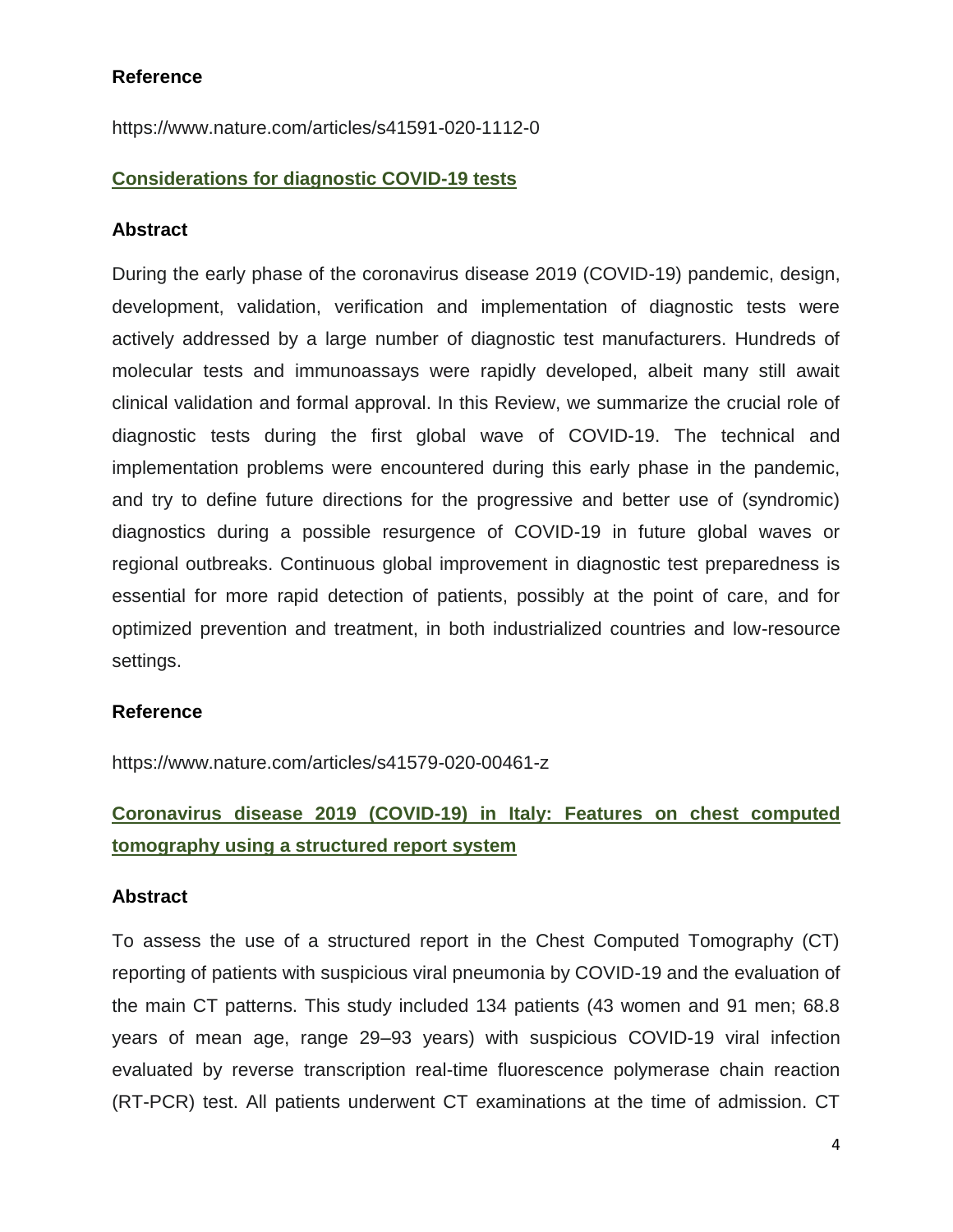images were reviewed by two radiologists who identified COVID-19 CT patterns using a structured reports. Temporal difference mean value between RT-PCRs and CT scan was 0.18 days ± 2.0 days. CT findings were positive for viral pneumonia in 94.0% patients while COVID-19 was diagnosed at RT-PCR in 77.6% patients. Time mean value to complete the structured report by radiologist was 8.5 min $\pm$  2.4 min. The disease on chest CT predominantly affected multiple lobes and the main CT feature was ground glass opacity (GGO) with or without consolidation (96.8%). GGO was predominantly bilateral (89.3%), peripheral (80.3%), multifocal/patching (70.5%). Consolidation disease was predominantly bilateral (83.9%) with prevalent peripheral (87.1%) and segmental (47.3%) distribution. Additional CT signs were the crazy-paving pattern in 75.4% of patients, the septal thickening in 37.3% of patients, the air bronchogram sign in 39.7% and the "reversed halo" sign in 23.8%. Less frequent characteristics at CT regard discrete pulmonary nodules, increased trunk diameter of the pulmonary artery, pleural effusion and pericardium effusion (7.9%, 6.3%, 14.3% and 16.7%, respectively). Barotrauma sign was absent in all the patients. High percentage (54.8%) of the patients had mediastinal lymphadenopathy. Using a Chest CT structured report, with a standardized language, we identified that the cardinal hallmarks of COVID-19 infection were bilateral, peripheral and multifocal/patching GGO and bilateral consolidation with peripheral and segmental distribution.

#### **Reference**

https://www.nature.com/articles/s41598-020-73788-5

# **The architecture of inactivated SARS-CoV-2 with postfusion spikes revealed by Cryo-EM and Cryo-ET**

#### **Abstract**

The ongoing global pandemic of coronavirus disease 2019 (COVID-19) resulted from the outbreak of SARS-CoV-2 in December 2019. Currently, multiple efforts are being made to rapidly develop vaccines and treatments to fight COVID-19. Current vaccine candidates use inactivated SARS-CoV-2 viruses; therefore, it is important to understand the architecture of inactivated SARS-CoV-2. β-Propiolactone-inactivated viruses were genetically and structurally characterized from a propagated and purified clinical strain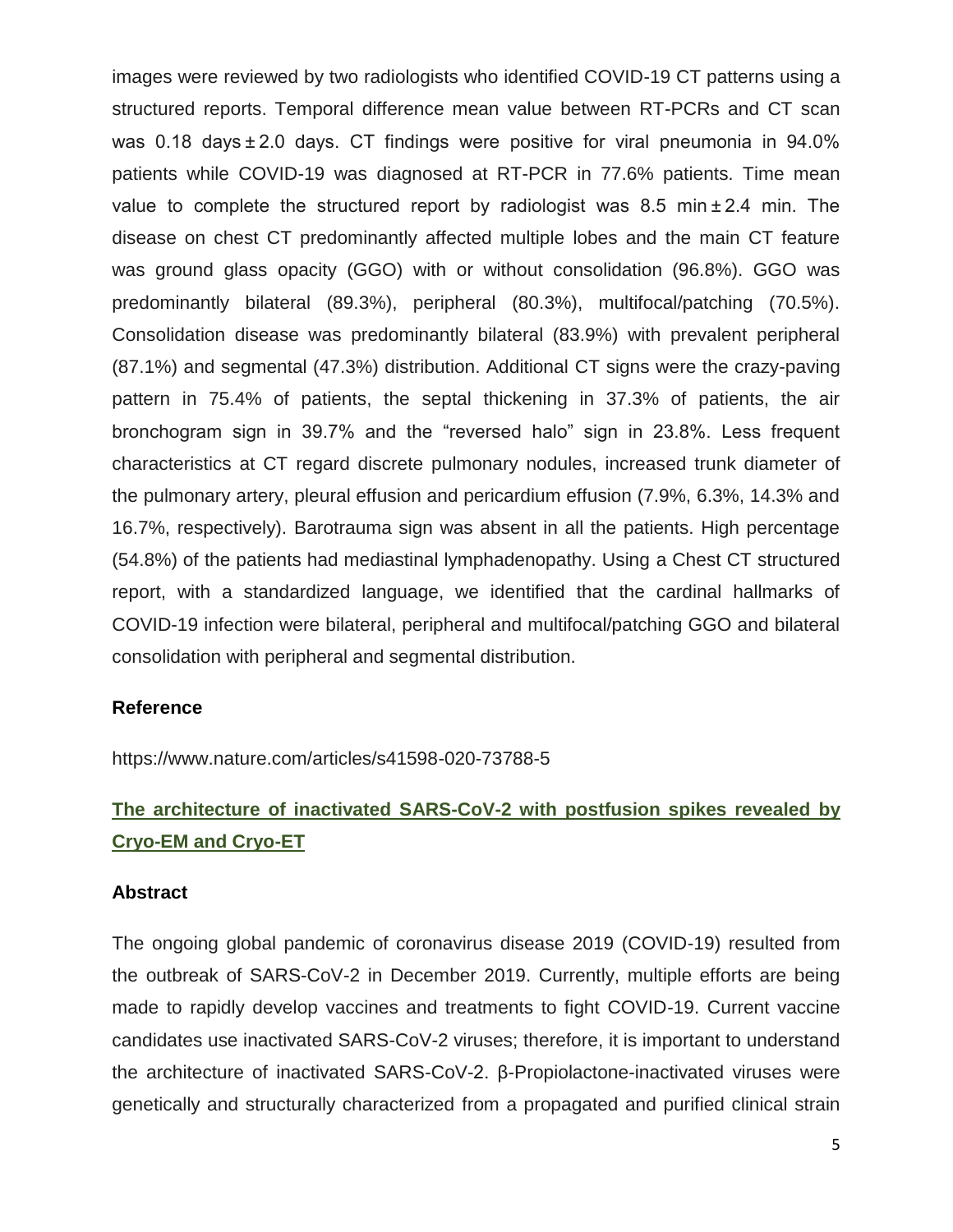of SARS-CoV-2. We observed that the virus particles are roughly spherical or moderately pleiomorphic. Although a small fraction of prefusion spikes are found, most spikes appear nail shaped, thus resembling a postfusion state, where the S1 protein of the spike has disassociated from S2. Cryoelectron tomography and subtomogram averaging of these spikes yielded a density map that closely matches the overall structure of the SARS-CoV postfusion spike and its corresponding glycosylation site. Our findings have major implications for SARS-CoV-2 vaccine design, especially those using inactivated viruses.

#### **Reference**

https://www.cell.com/structure/fulltext/S0969-2126(20)30372-5

## **Publication Date: Oct 13, 2020**

#### **A systematic review of SARS-CoV-2 vaccine candidates**

#### **Abstract**

Severe acute respiratory syndrome coronavirus 2 (SARS-CoV-2) is an emerging virus that is highly pathogenic and has caused the recent worldwide pandemic officially named coronavirus disease (COVID-19). Currently, considerable efforts have been put into developing effective and safe drugs and vaccines against SARS-CoV-2. Vaccines, such as inactivated vaccines, nucleic acid-based vaccines, and vector vaccines, have already entered clinical trials. In this review, we provide an overview of the experimental and clinical data obtained from recent SARS-CoV-2 vaccines trials, and highlight certain potential safety issues that require consideration when developing vaccines. Furthermore, we summarize several strategies utilized in the development of vaccines against other infectious viruses, such as severe acute respiratory syndrome coronavirus (SARS-CoV) and Middle East respiratory syndrome coronavirus (MERS-CoV), with the aim of aiding in the design of effective therapeutic approaches against SARS-CoV-2.

#### **Reference**

<https://www.nature.com/articles/s41392-020-00352-y>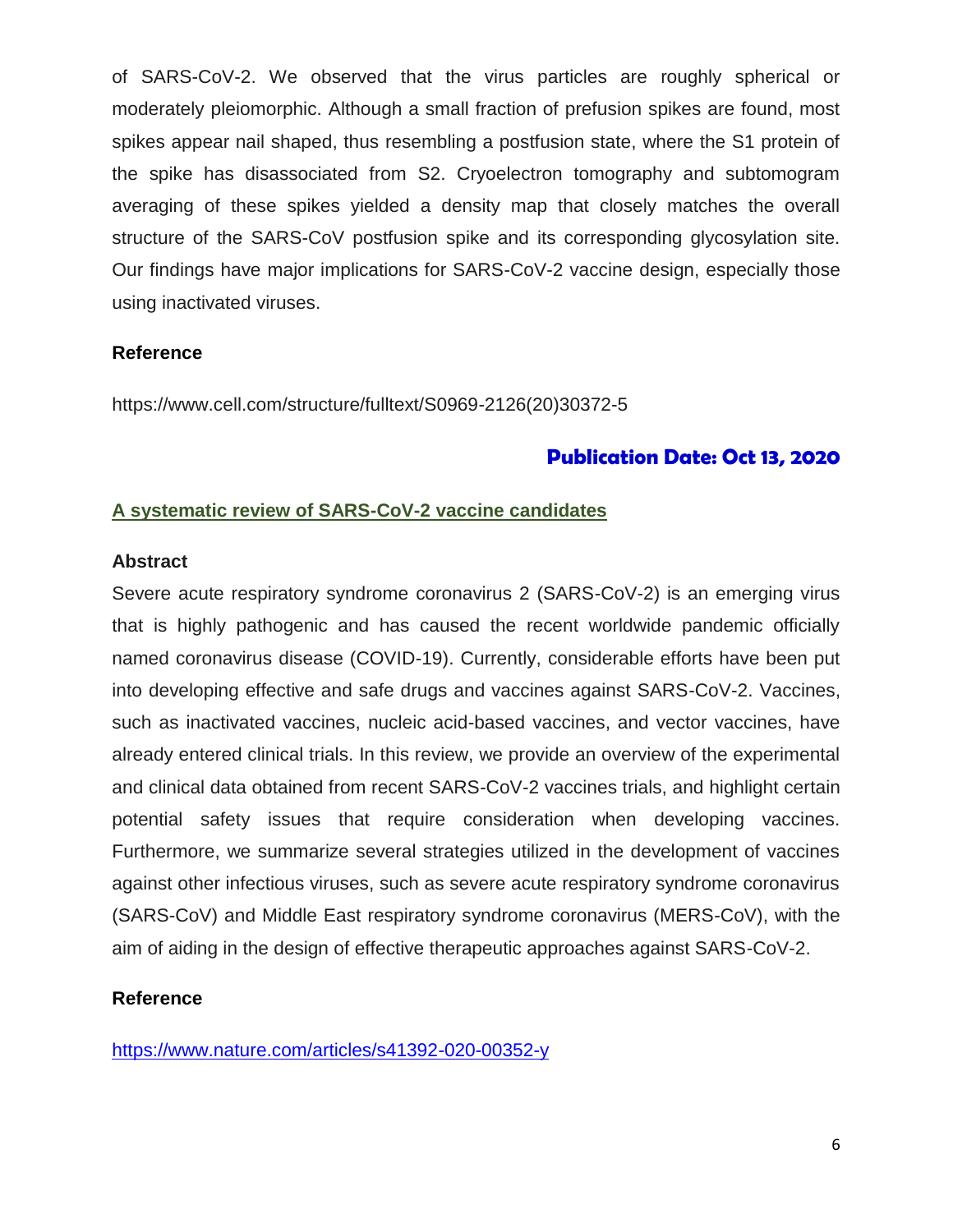### **Lack of tocilizumab effect on mortality in COVID19 patients**

#### **Abstract**

Off-label tocilizumab use in COVID-19 patients reflects concern for cytokine release syndrome. Comparison of matched COVID-19 pneumonia patients found elevated IL-6 levels correlated with mortality that did not change with tocilizumab administration. Correlating mortality with increased IL-6 doesn't imply causality however lack of improvement by tocilizumab requires further clinical trial alterations.

#### **Reference**

https://www.nature.com/articles/s41598-020-74328-x

## **Acute psychological effects of Coronavirus Disease 2019 outbreak among healthcare workers in China: A cross-sectional study**

#### **Abstract**

To study the acute psychological effects of Coronavirus Disease 2019 (COVID-19) outbreak among healthcare workers (HCWs) in China, a cross-sectional survey was conducted among HCWs during the early period of COVID-19 outbreak. The acute psychological effects including symptoms of depression, anxiety, and post-traumatic stress disorder (PTSD) were assessed using the Patient Health Questionnaire-9 (PHQ-9), the Generalized Anxiety Disorder (GAD-7) questionnaire, and the Impact of Event Scale-Revised (IES-R). The prevalence of depression, anxiety, and PTSD was estimated at 15.0%, 27.1%, and 9.8%, respectively. Having an intermediate technical title, working at the frontline, receiving insufficient training for protection, and lacking confidence in protection measures were significantly associated with increased risk for depression and anxiety. Being a nurse, having an intermediate technical title, working at the frontline, and lacking confidence in protection measures were risk factors for PTSD. Meanwhile, not worrying about infection was a protective factor for developing depression, anxiety, and PTSD. Psychological interventions should be implemented among HCWs during the COVID-19 outbreak to reduce acute psychological effects and prevent long-term psychological comorbidities. Meanwhile, HCWs should be well trained and well protected before their frontline exposure.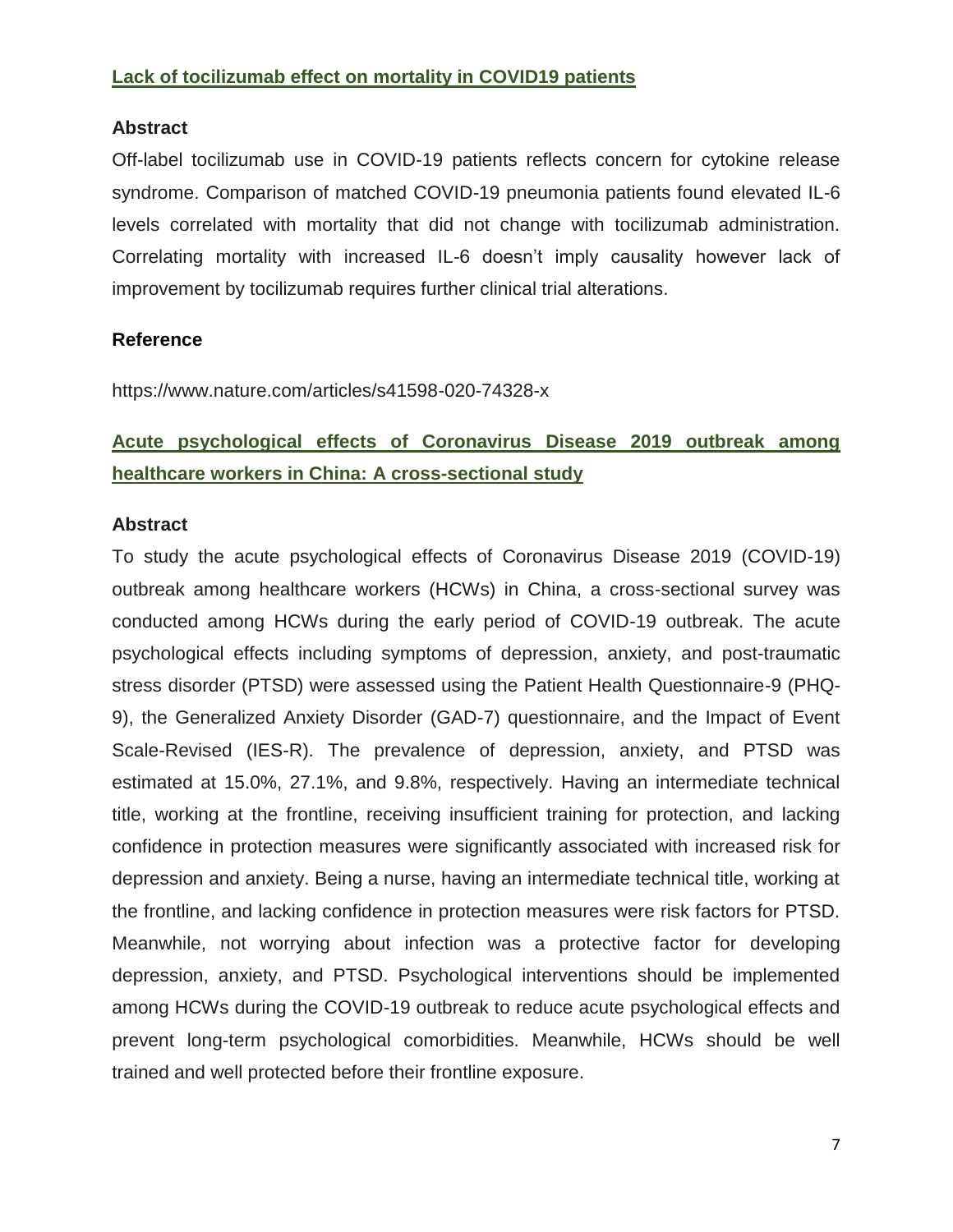#### **Reference**

<https://www.nature.com/articles/s41398-020-01031-w>

## **Nebulized ivermectin for COVID-19 and other respiratory diseases, a proof of concept, dose-ranging study in rats**

#### **Abstract**

Ivermectin is a widely used antiparasitic drug with known efficacy against several singlestrain RNA viruses. Recent data shows significant reduction of SARS-CoV-2 replication in vitro by ivermectin concentrations not achievable with safe doses orally. Inhaled therapy has been used with success for other antiparasitics. An ethanol-based ivermectin formulation was administered once to 14 rats using a nebulizer capable of delivering particles with alveolar deposition. Rats were randomly assigned into three target dosing groups, lower dose (80–90 mg/kg), higher dose (110–140 mg/kg) or ethanol vehicle only. A toxicology profile including behavioral and weight monitoring, full blood count, biochemistry, necropsy and histological examination of the lungs was conducted. The pharmacokinetic profile of ivermectin in plasma and lungs was determined in all animals. There were no relevant changes in behavior or body weight. There was a delayed elevation in muscle enzymes compatible with rhabdomyolysis, that was also seen in the control group and has been attributed to the ethanol dose which was up to 11 g/kg in some animals. There were no histological anomalies in the lungs of any rat. Male animals received a higher ivermectin dose adjusted by adipose weight and reached higher plasma concentrations than females in the same dosing group (mean Cmax 86.2 ng/ml vs. 26.2 ng/ml in the lower dose group and 152 ng/ml vs. 51.8 ng/ml in the higher dose group). All subjects had detectable ivermectin concentrations in the lungs at seven days post intervention, up to 524.3 ng/g for high-dose male and 27.3 ng/g for low-dose females. nebulized ivermectin can reach pharmacodynamic concentrations in the lung tissue of rats, additional experiments are required to assess the safety of this formulation in larger animals.

#### **Reference**

<https://www.nature.com/articles/s41598-020-74084-y>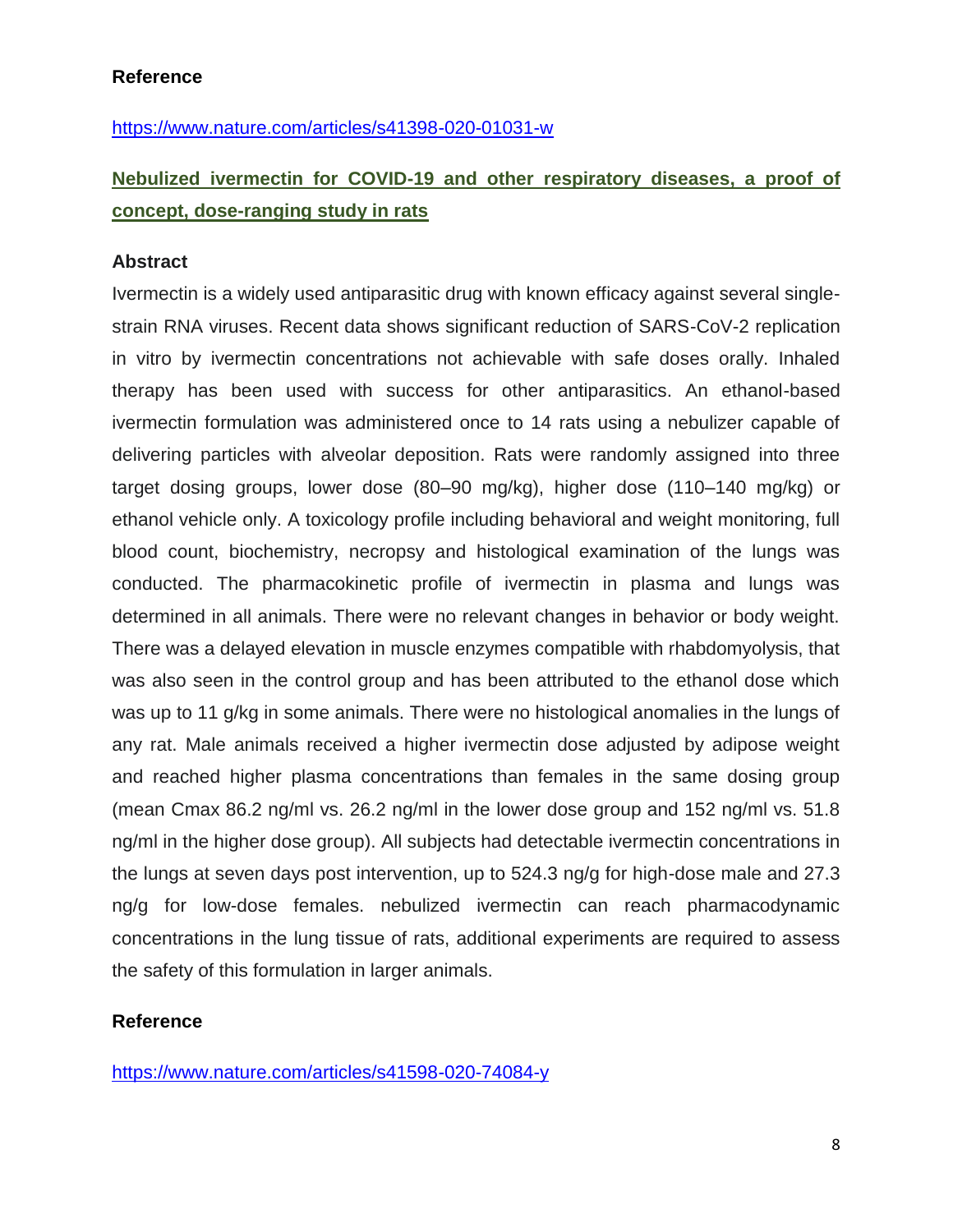## **Usefulness of elevated troponin to predict death in patients with COVID-19 and myocardial injury**

#### **Abstract**

Elevations in troponin levels have been shown to predict mortality in patients with coronavirus disease 2019 (COVID-19). The role of inflammation in myocardial injury remains unclear. It was sought to determine the association of elevated troponin with mortality in a large, ethnically diverse population of patients hospitalized with COVID-19, and to determine the association of elevated inflammatory markers with increased troponin levels. All patients that were admitted at our health system with COVID-19 from March 1 to April 27, 2020 were reviewed, who had a troponin assessment within 48 hours of admission. Logistic regression was used to calculate odds ratios (ORs) for mortality during hospitalization, controlling for demographics, comorbidities, and markers of inflammation. Of 11159 patients hospitalized with COVID-19, 6247 had a troponin assessment within 48 hours. Of these, 4426 (71%) patients had normal, 919 (15%) had mildly elevated, and 902 (14%) had severely elevated troponin. Acute phase and inflammatory markers were significantly elevated in patients with mildly and severely elevated troponin compared to normal troponin. Patients with elevated troponin had significantly increased odds of death for mildly elevated compared to normal troponin (adjusted OR, 2.06; 95% CI, 1.68-2.53;  $P < .001$ ) and for severely elevated compared to normal troponin (OR, 4.51; 95% CI, 3.66-5.54;  $P < .001$ ) independently of elevation in inflammatory markers. In conclusion, patients hospitalized with COVID-19 and elevated troponin had markedly increased mortality compared to patients with normal troponin levels. This risk was independent of cardiovascular comorbidities and elevated markers of inflammation.

#### **Reference**

https://www.sciencedirect.com/science/article/pii/S0002914920310973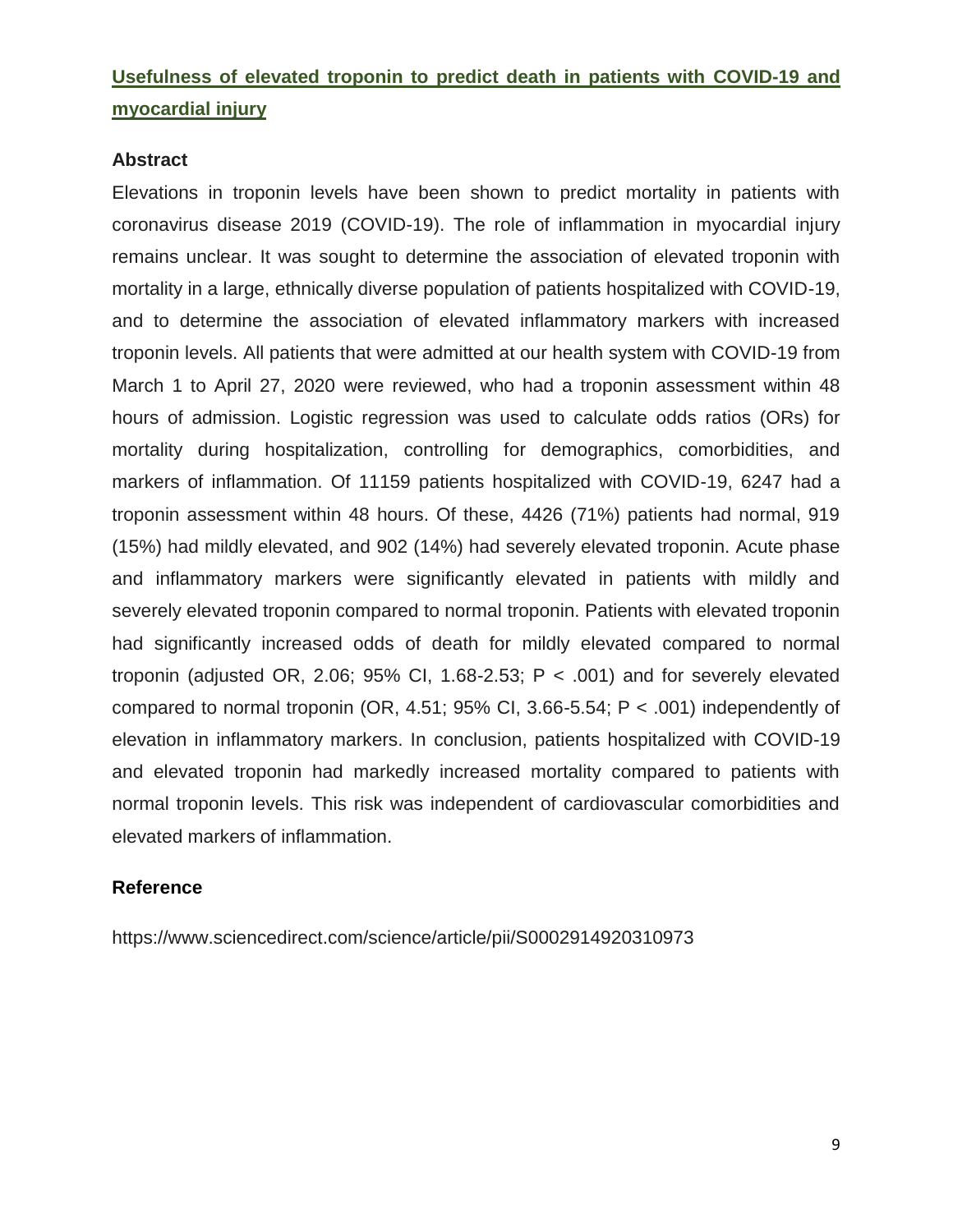## **SARS-CoV-2 infects the brain choroid plexus and disrupts the blood-CSF-barrier in human brain organoids**

#### **Abstract**

Coronavirus disease-19 (COVID-19), caused by the SARS-CoV-2 virus, leads to respiratory symptoms that can be fatal. However, neurological symptoms have also been observed in some patients. The cause of these complications is currently unknown. Here, we use human pluripotent stem cell-derived brain organoids to examine SARS-CoV-2 neurotropism. Expression of viral receptor ACE2 was found in mature choroid plexus cells expressing abundant lipoproteins, but not in neurons or other cell types. We challenge organoids with SARS-CoV-2 spike pseudovirus and live virus to demonstrate viral tropism for choroid plexus epithelial cells, but little to no infection of neurons or glia. It was found that infected cells are apolipoprotein and ACE2 expressing cells of the choroid plexus epithelial barrier. Finally, it was shown that infection with SARS-CoV-2 damages the choroid plexus epithelium, leading to leakage across this important barrier that normally prevents entry of pathogens, immune cells and cytokines into cerebrospinal fluid and the brain.

#### **Reference**

https://www.cell.com/cell-stem-cell/fulltext/S1934-5909(20)30495-1

#### **SARS-CoV-2 immunity: Review and applications to phase 3 vaccine candidates**

#### **Abstract**

Understanding immune responses to severe acute respiratory syndrome coronavirus 2 is crucial to understanding disease pathogenesis and the usefulness of bridge therapies, such as hyperimmune globulin and convalescent human plasma, and to developing vaccines, antivirals, and monoclonal antibodies. A mere 11 months ago, the canvas we call COVID-19 was blank. Scientists around the world have worked collaboratively to fill in this blank canvas. In this Review, we discuss what is currently known about human humoral and cellular immune responses to severe acute respiratory syndrome coronavirus 2 and relate this knowledge to the COVID-19 vaccines currently in phase 3 clinical trials.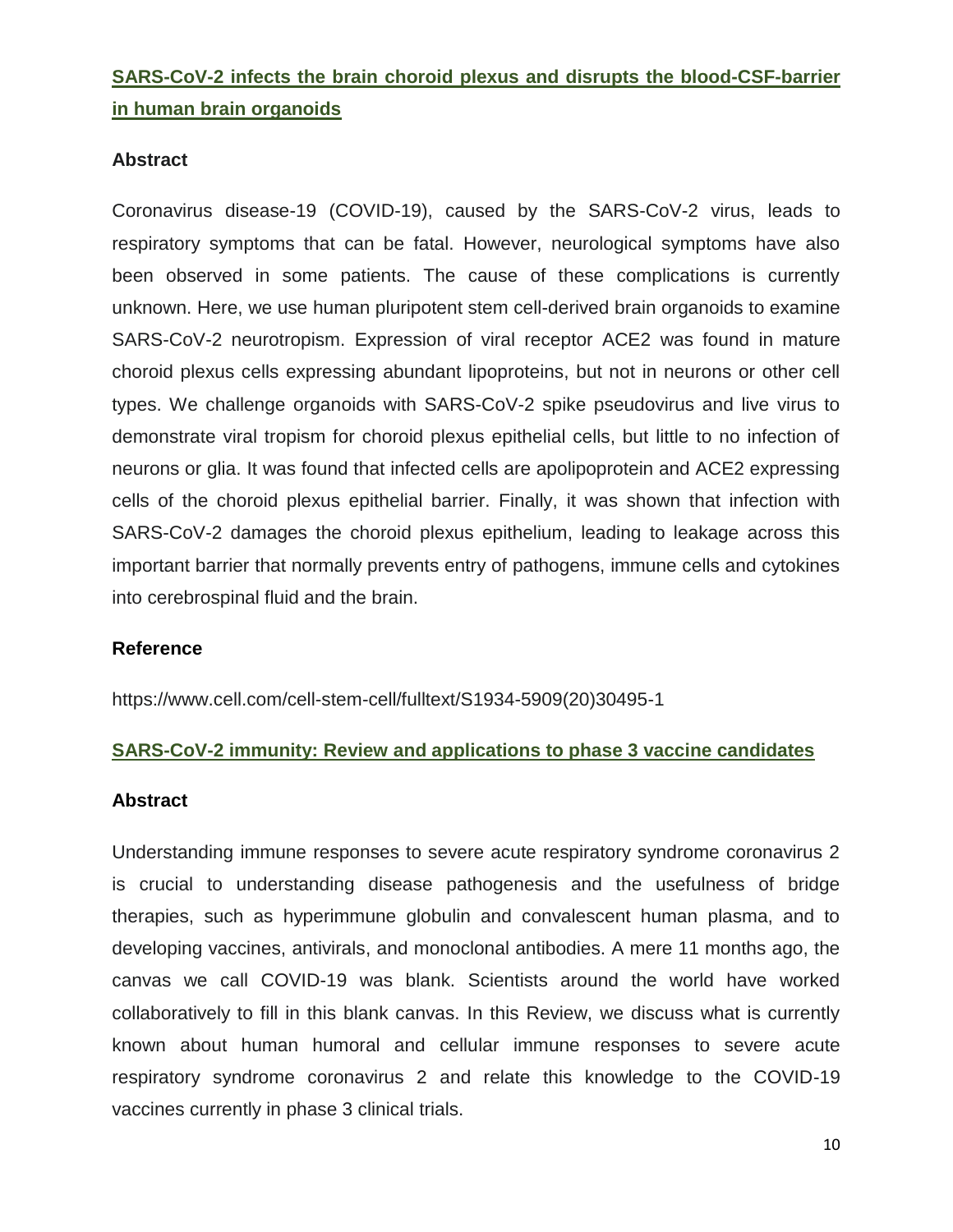#### **Reference**

https://www.thelancet.com/journals/lancet/article/PIIS0140-6736(20)32137-1/fulltext

## **Impact of COVID-19 mitigation measures on the incidence of preterm birth: A national quasi-experimental study**

#### **Abstract**

*Background*: Preterm birth is the leading cause of child mortality globally, with many survivors experiencing long-term adverse consequences. Preliminary evidence suggests that numbers of preterm births greatly reduced following implementation of policy measures aimed at mitigating the effects of the COVID-19 pandemic. We aimed to study the impact of the COVID-19 mitigation measures implemented in the Netherlands in a stepwise fashion on March 9, March 15, and March 23, 2020, on the incidence of preterm birth.

*Methods*: We used a national quasi-experimental difference-in-regression-discontinuity approach. We used data from the neonatal dried blood spot screening programme (2010–20) cross-validated against national perinatal registry data. Stratified analyses were done according to gestational age subgroups, and sensitivity analyses were done to assess robustness of the findings. We explored potential effect modification by neighbourhood socioeconomic status, sex, and small-for-gestational-age status.

*Findings*: Data on 1 599 547 singleton neonates were available, including 56 720 births that occurred after implementation of COVID-19 mitigation measures on March 9, 2020. Consistent reductions in the incidence of preterm birth were seen across various time windows surrounding March 9 (± 2 months [n=531 823] odds ratio [OR] 0.77, 95% CI 0·66–0·91, p=0·0026; ± 3 months [n=796 531] OR 0·85, 0·73–0·98, p=0·028; ± 4 months [n=1 066 872] OR 0·84, 0·73-0·97, p=0·023). Decreases in incidence observed following the March 15 measures were of smaller magnitude, but not statistically significant. No changes were observed after March 23. Reductions in the incidence of preterm births after March 9 were consistent across gestational age strata and robust in sensitivity analyses. They appeared confined to neighbourhoods of high socioeconomic status, but effect modification was not statistically significant.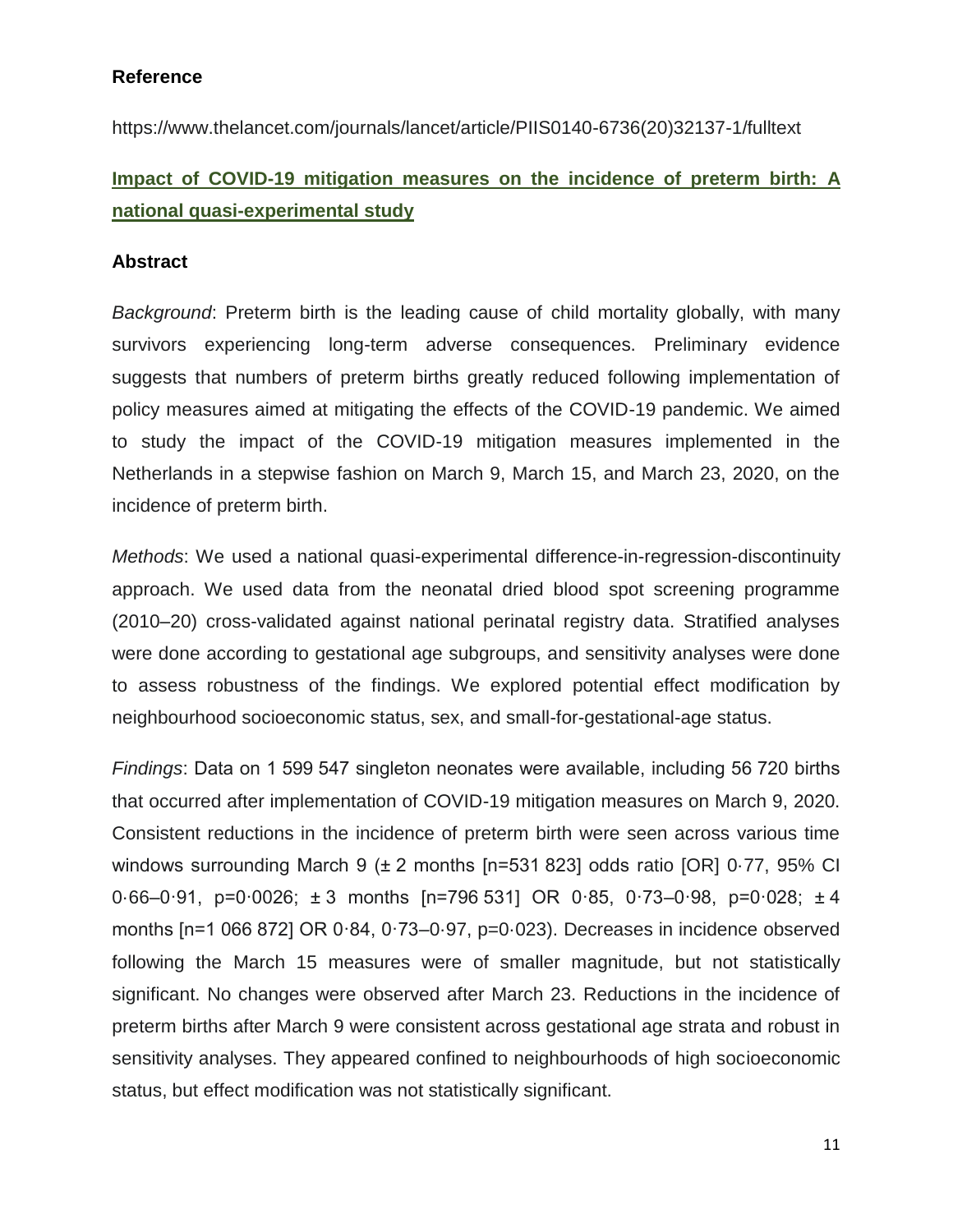*Interpretation*: In this national quasi-experimental study, initial implementation of COVID-19 mitigation measures was associated with a substantial reduction in the incidence of preterm births in the following months, in agreement with preliminary observations elsewhere. Integration of comparable data from across the globe is needed to further substantiate these findings and start exploring underlying mechanisms.

#### **Reference**

[https://www.thelancet.com/journals/lanpub/article/PIIS2468-2667\(20\)30223-1/fulltext](https://www.thelancet.com/journals/lanpub/article/PIIS2468-2667(20)30223-1/fulltext) **COVID-19 in New Zealand and the impact of the national response: A descriptive epidemiological study**

#### **Abstract**

*Background*: In early 2020, during the COVID-19 pandemic, New Zealand implemented graduated, risk-informed national COVID-19 suppression measures aimed at disease elimination. Their impacts on the epidemiology of the first wave of COVID-19 were investigated in the country and response performance measures.

*Methods*: A descriptive epidemiological study was done of all laboratory-confirmed and probable cases of COVID-19 and all patients tested for severe acute respiratory syndrome coronavirus 2 (SARS-CoV-2) in New Zealand from Feb 2 to May 13, 2020, after which time community transmission ceased. Data was extracted from the national notifiable diseases database and the national SARS-CoV-2 test results repository. Demographic features and disease outcomes, transmission patterns (source of infection, outbreaks, household transmission), time-to-event intervals, and testing coverage were described over five phases of the response, capturing different levels of non-pharmaceutical interventions. Risk factors for severe outcomes (hospitalisation or death) were examined with multivariable logistic regression and time-to-event intervals were analysed by fitting parametric distributions using maximum likelihood estimation.

*Findings*: 1503 cases were detected over the study period, including 95 (6·3%) hospital admissions and 22 (1·5%) COVID-19 deaths. The estimated case infection rate per million people per day peaked at 8·5 (95% CI 7·6–9·4) during the 10-day period of rapid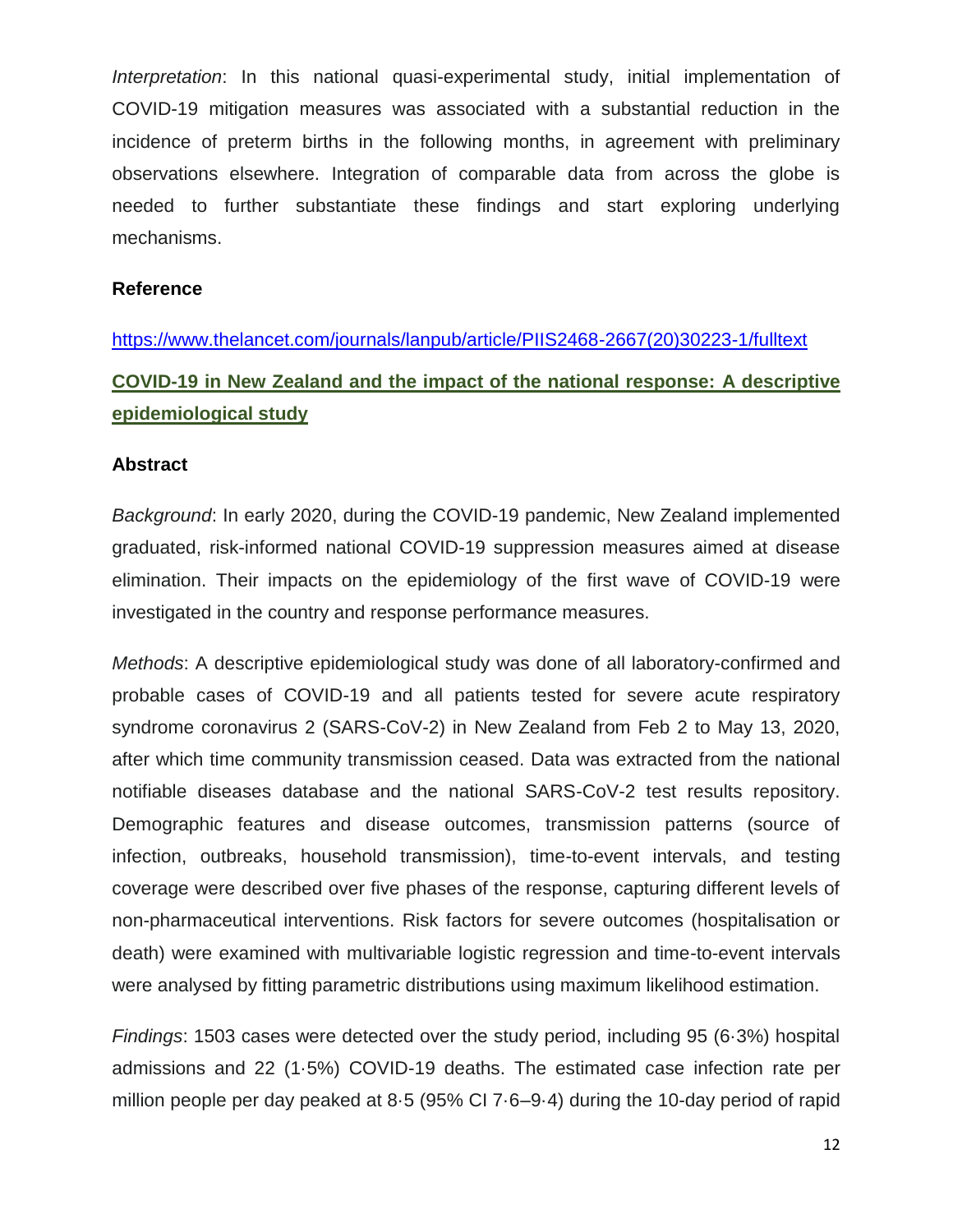response escalation, declining to 3·2 (2·8–3·7) in the start of lockdown and progressively thereafter. 1034 (69%) cases were imported or import related, tending to be younger adults, of European ethnicity, and of higher socioeconomic status. 702 (47%) cases were linked to 34 outbreaks. Severe outcomes were associated with locally acquired infection (crude odds ratio [OR] 2·32 [95% CI 1·40–3·82] compared with imported), older age (adjusted OR ranging from 2·72 [1·40–5·30] for 50–64 year olds to 8·25 [2·59–26·31] for people aged ≥80 years compared with 20–34 year olds), aged residential care residency (adjusted OR 3·86 [1·59–9·35]), and Pacific peoples (adjusted OR 2·76 [1·14–6·68]) and Asian (2·15 [1·10–4·20]) ethnicities relative to European or other. Times from illness onset to notification and isolation progressively decreased and testing increased over the study period, with few disparities and increasing coverage of females, Māori, Pacific peoples, and lower socioeconomic groups.

*Interpretation*: New Zealand's response resulted in low relative burden of disease, low levels of population disease disparities, and the initial achievement of COVID-19 elimination.

#### **Reference**

[https://www.thelancet.com/journals/lanpub/article/PIIS2468-2667\(20\)30225-5/fulltext](https://www.thelancet.com/journals/lanpub/article/PIIS2468-2667(20)30225-5/fulltext)

### **Publication Date: Oct 12, 2020**

## **Impact of novel coronavirus disease (COVID-19) on Egyptian dentists' fear and dental practice (a cross-sectional survey)**

#### **Abstract**

*Objectives*: This study aimed to evaluate the fear of infection among Egyptian dentists practicing during the current coronavirus disease 2019 (COVID-19) pandemic and to explore the dentist's knowledge about guidelines to fight the virus and to assess various modifications in dental practice.

*Methods*: An online survey was submitted to dental professionals. Data were collected through a validated questionnaire consisting of 23 closed-ended questions. The gathered data were statistically analyzed.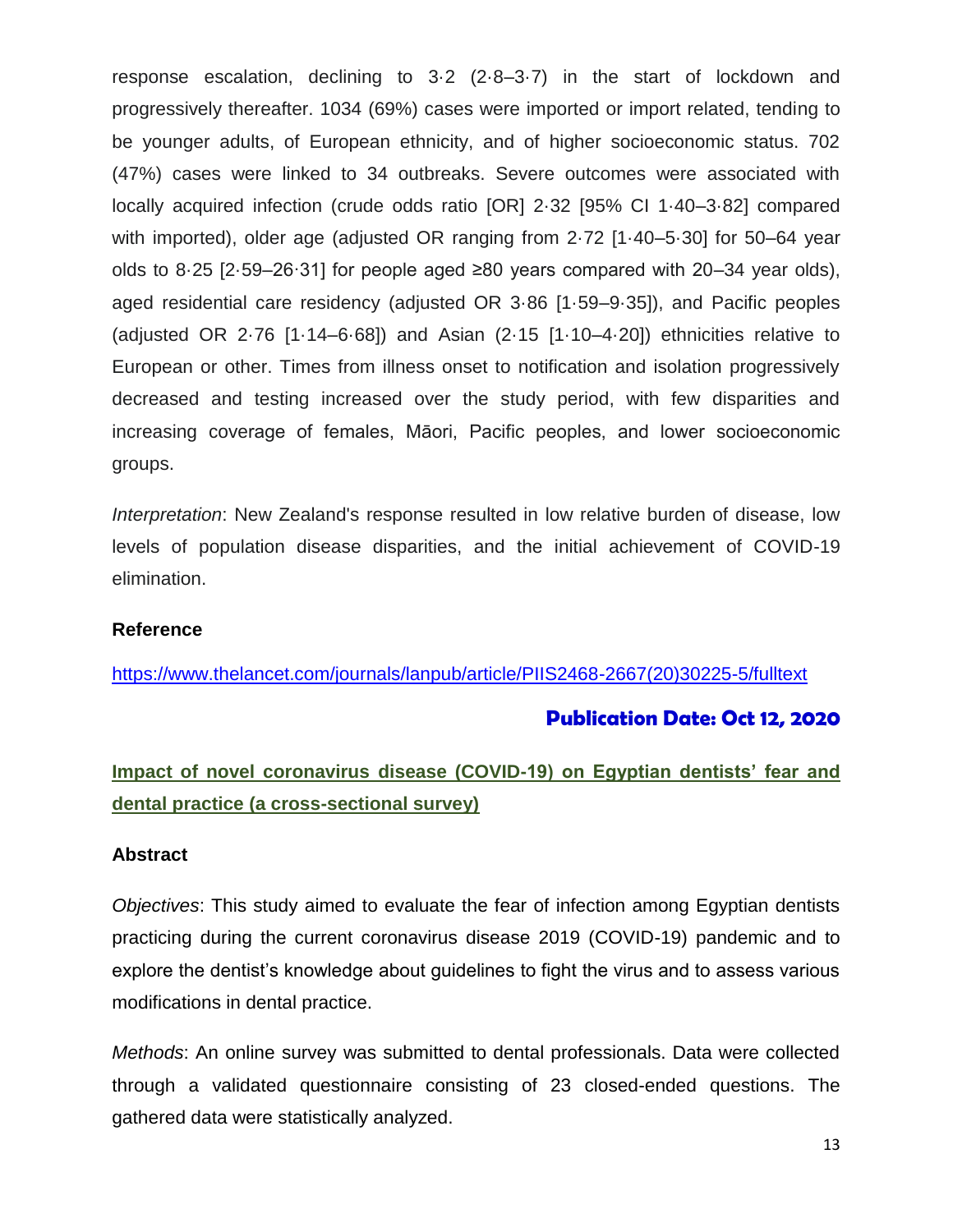*Results*: An overall 216 dentists completed the survey. A total of 200 (92.6%) dental professionals were afraid of becoming infected with COVID-19 while 196 (90.7%) became anxious to treat patients showing suspicious symptoms. The majority of the participants were aware of the mode of transmission of COVID-19 and a lot of them were updated with the current Disease Control and Prevention (CDC) or World Health Organization (WHO) guidelines for cross-infection control.

*Conclusions*: COVID-19 pandemic has a significant impact on dental professionals.

#### **Reference**

#### <https://www.nature.com/articles/s41405-020-00047-0>

# **Type 2 and interferon inflammation regulate SARS-CoV-2 entry factor expression in the airway epithelium**

#### **Abstract**

Coronavirus disease 2019 (COVID-19) is caused by SARS-CoV-2, an emerging virus that utilizes host proteins ACE2 and TMPRSS2 as entry factors. Understanding the factors affecting the pattern and levels of expression of these genes is important for deeper understanding of SARS-CoV-2 tropism and pathogenesis. Here we explore the role of genetics and co-expression networks in regulating these genes in the airway, through the analysis of nasal airway transcriptome data from 695 children. We identify expression quantitative trait loci for both ACE2 and TMPRSS2, that vary in frequency across world populations. It was found TMPRSS2 is part of a mucus secretory network, highly upregulated by type 2 (T2) inflammation through the action of interleukin-13, and that the interferon response to respiratory viruses highly upregulates ACE2 expression. IL-13 and virus infection mediated effects on ACE2 expression were also observed at the protein level in the airway epithelium. Finally, it was defined that airway responses to common coronavirus infections in children, finding that these infections generate host responses similar to other viral species, including upregulation of IL6 and ACE2. The results revealed possible mechanisms influencing SARS-CoV-2 infectivity and COVID-19 clinical outcomes.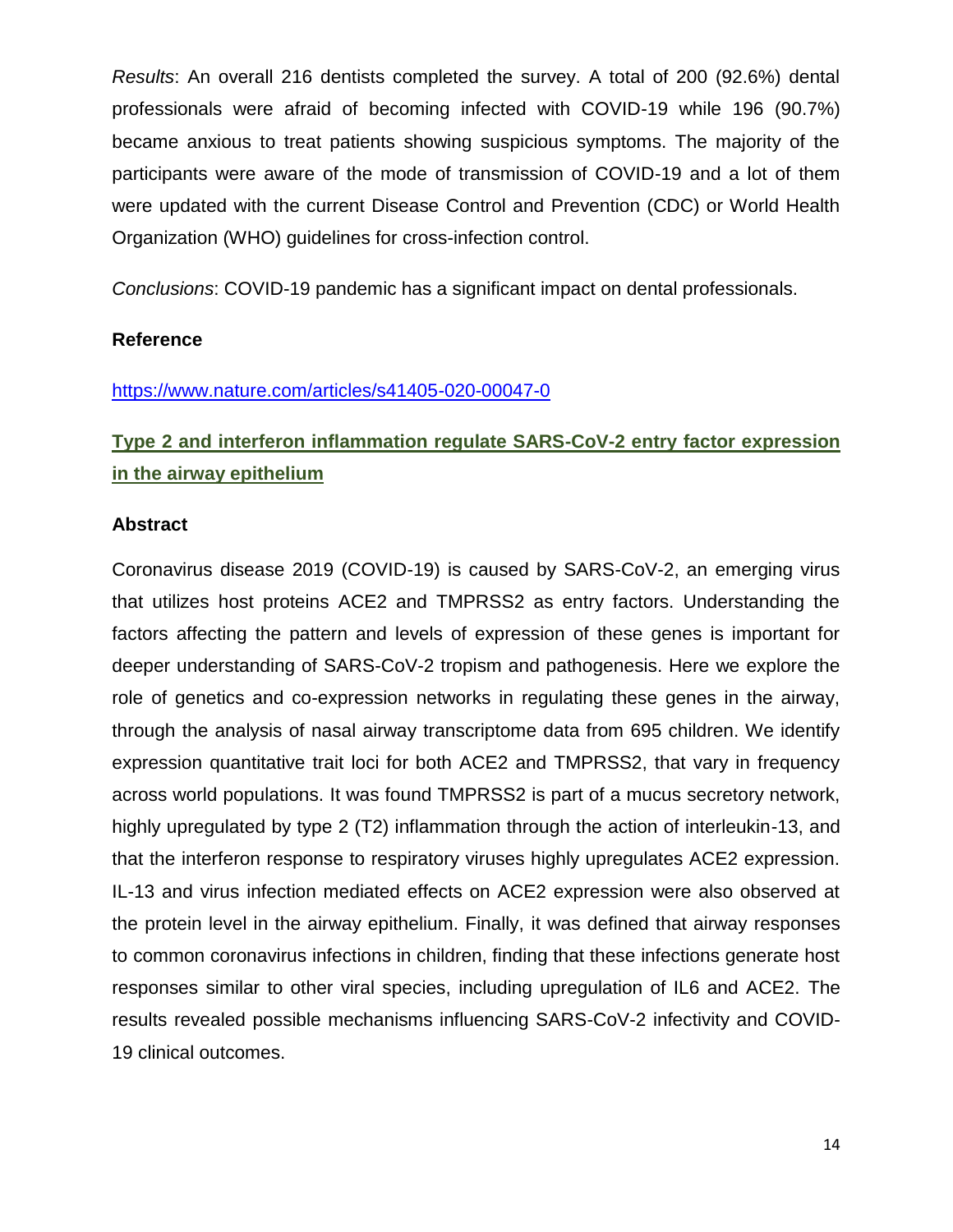#### **Reference**

<https://www.nature.com/articles/s41467-020-18781-2>

#### **Analysis of SARS-CoV-2 vertical transmission during pregnancy**

#### **Abstract**

The impact of SARS-CoV-2 infection during gestation remains unclear. Here, the viral genome was analyzed on maternal and newborns nasopharyngeal swabs, vaginal swabs, maternal and umbilical cord plasma, placenta and umbilical cord biopsies, amniotic fluids and milk from 31 mothers with SARS-CoV-2 infection. In addition, specific anti-SARS-CoV-2 antibodies were tested and expression of genes involved in inflammatory responses in placentas, and in maternal and umbilical cord plasma. SARS-CoV-2 genome was detected in one umbilical cord blood and in two at-term placentas, in one vaginal mucosa and in one milk specimen. Furthermore, the presence of specific anti-SARS-CoV-2 IgM and IgG antibodies were reported in one umbilical cord blood and in one milk specimen. Finally, in the three documented cases of vertical transmission, SARS-CoV-2 infection was accompanied by a strong inflammatory response. Together, these data support the hypothesis that in utero SARS-CoV-2 vertical transmission, while low, is possible. These results might help defining proper obstetric management of COVID-19 pregnant women, or putative indications for mode and timing of delivery.

#### **Reference**

<https://www.nature.com/articles/s41467-020-18933-4>

#### **SARS-CoV-2 neutralizing antibody structures inform therapeutic strategies**

#### **Abstract**

The COVID-19 pandemic presents an urgent health crisis. Human neutralizing antibodies (hNAbs) that target the host ACE2 receptor-binding domain (RBD) of the SARS-CoV-2 spike show therapeutic promise and are being evaluated clincally. To determine structural correlates of SARS-CoV-2 neutralization, 8 new structures of distinct COVID-19 hNAbs5 in complex with SARS-CoV-2 spike trimer or RBD were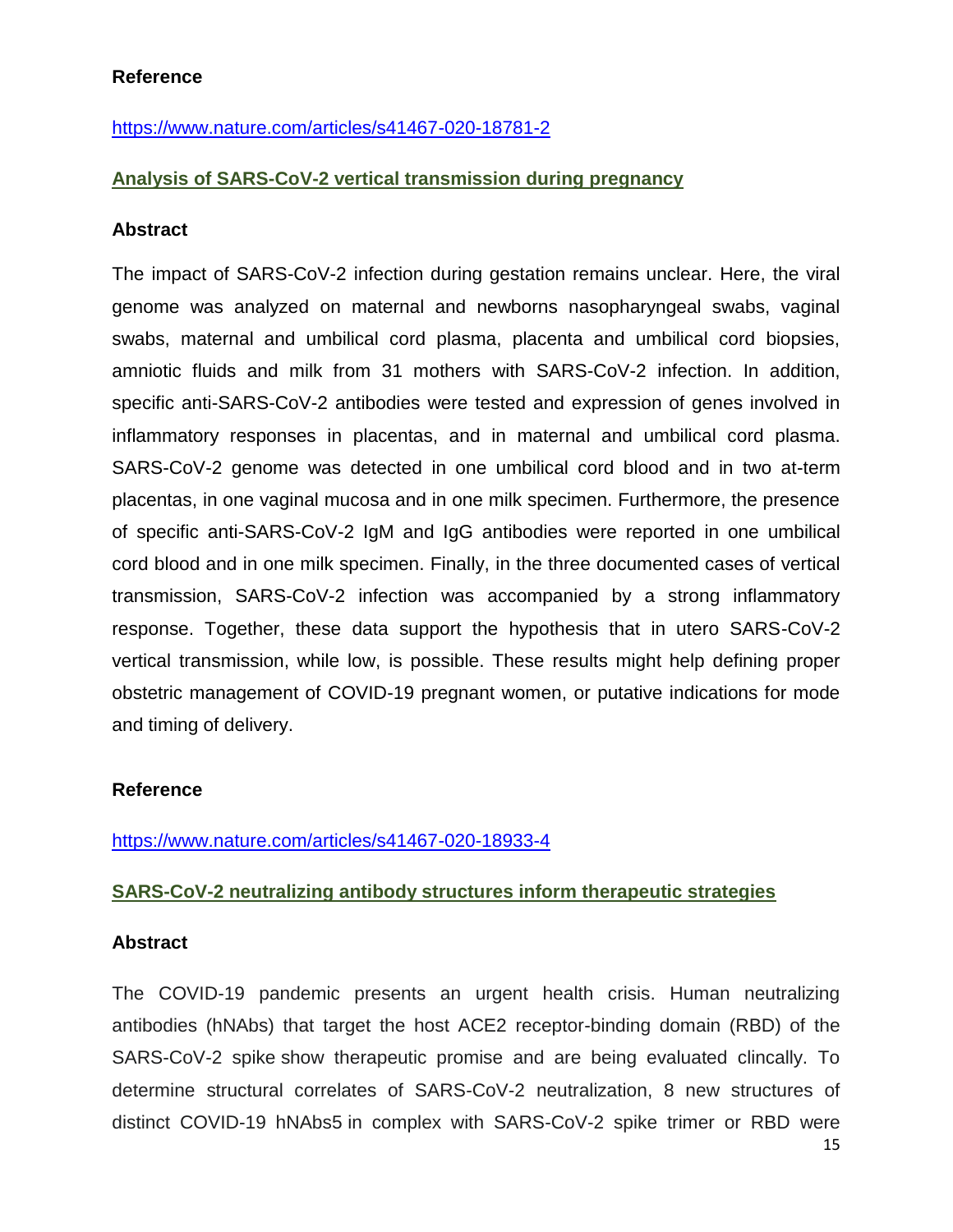solved. Structural comparisons allowed classification into categories: (1) VH3-53 hNAbs with short CDRH3s that block ACE2 and bind only to "up" RBDs, (2) ACE2-blocking hNAbs that bind both "up" and "down" RBDs and can contact adjacent RBDs, (3) hNAbs that bind outside the ACE2 site and recognize "up" and "down" RBDs, and (4) Previously-described antibodies that do not block ACE2 and bind only "up" RBDs. Class 2 comprised four hNAbs whose epitopes bridged RBDs, including a VH3-53 hNAb that used a long CDRH3 with a hydrophobic tip to bridge between adjacent "down" RBDs, thereby locking the spike into a closed conformation. Epitope/paratope mapping revealed few interactions with host-derived N-glycans and minor contributions of antibody somatic hypermutations to epitope contacts. Affinity measurements and mapping of naturally-occurring and in vitro-selected spike mutants in 3D provided insight into the potential for SARS-CoV-2 escape from antibodies elicited during infection or delivered therapeutically. These classifications and structural analyses provide rules for assigning current and future human RBD-targeting antibodies into classes, evaluating avidity effects, suggesting combinations for clinical use, and providing insight into immune responses against SARS-CoV-2.

#### **Reference**

https://www.nature.com/articles/s41586-020-2852-1

## **Drug binding dynamics of the dimeric SARS-CoV-2 main protease, determined by molecular dynamics simulation**

#### **Abstract**

Molecular dynamics simulation was performed of the dimeric SARS-CoV-2 (severe acute respiratory syndrome corona virus 2) main protease (Mpro) to examine the binding dynamics of small molecular ligands. Seven HIV inhibitors, darunavir, indinavir, lopinavir, nelfinavir, ritonavir, saquinavir, and tipranavir, were used as the potential lead drugs to investigate access to the drug binding sites in Mpro. The frequently accessed sites on Mpro were classified based on contacts between the ligands and the protein, and the differences in site distributions of the encounter complex were observed among the ligands. All seven ligands showed binding to the active site at least twice in 28 simulations of 200 ns each. The variations in the complex structure of the active site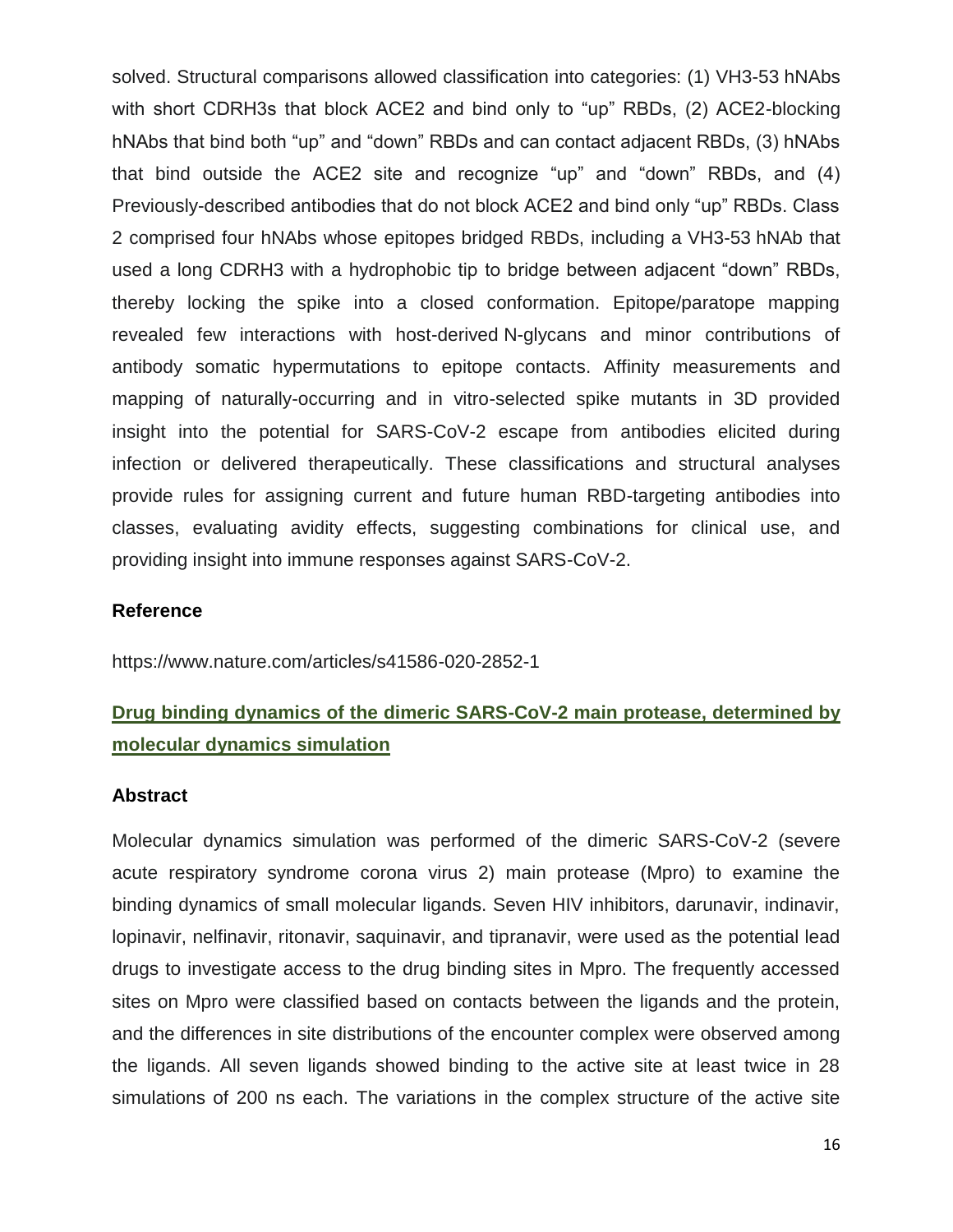with the ligands were also investigated, using microsecond order simulations. Results revealed a wide variation in the shapes of the binding sites and binding poses of the ligands. Additionally, the C-terminal region of the other chain often interacted with the ligands and the active site. Collectively, these findings indicate the importance of dynamic sampling of protein–ligand complexes and suggest the possibilities of further drug optimisations.

#### **Reference**

#### <https://www.nature.com/articles/s41598-020-74099-5>

## **Structure-Based Design with Tag-based purification and in-process biotinylation enable streamlined development of SARS-CoV-2 spike molecular probes**

#### **Abstract**

Biotin-labeled molecular probes, comprising specific regions of the SARS-CoV-2 spike, would be helpful in the isolation and characterization of antibodies targeting this recently emerged pathogen. Here, we design constructs incorporating an N-terminal purification tag, a site-specific protease-cleavage site, the probe region of interest, and a C-terminal sequence targeted by biotin ligase. Probe regions include full-length spike ectodomain as well as various subregions, and we also design mutants that eliminate recognition of the ACE2 receptor. Yields of biotin-labeled probes from transient transfection range from ∼0.5 mg/L for the complete ectodomain to >5 mg/L for several subregions. Probes are characterized for antigenicity and ACE2 recognition, and the structure of the spike ectodomain probe is determined by cryo-electron microscopy. Antibody-binding specificities and cell-sorting capabilities of the biotinylated probes were also characterized. Altogether, structure-based design coupled to efficient purification and biotinylation processes can thus enable streamlined development of SARS-CoV-2 spike-ectodomain probes.

#### **Reference**

https://www.cell.com/cell-reports/fulltext/S2211-1247(20)31311-5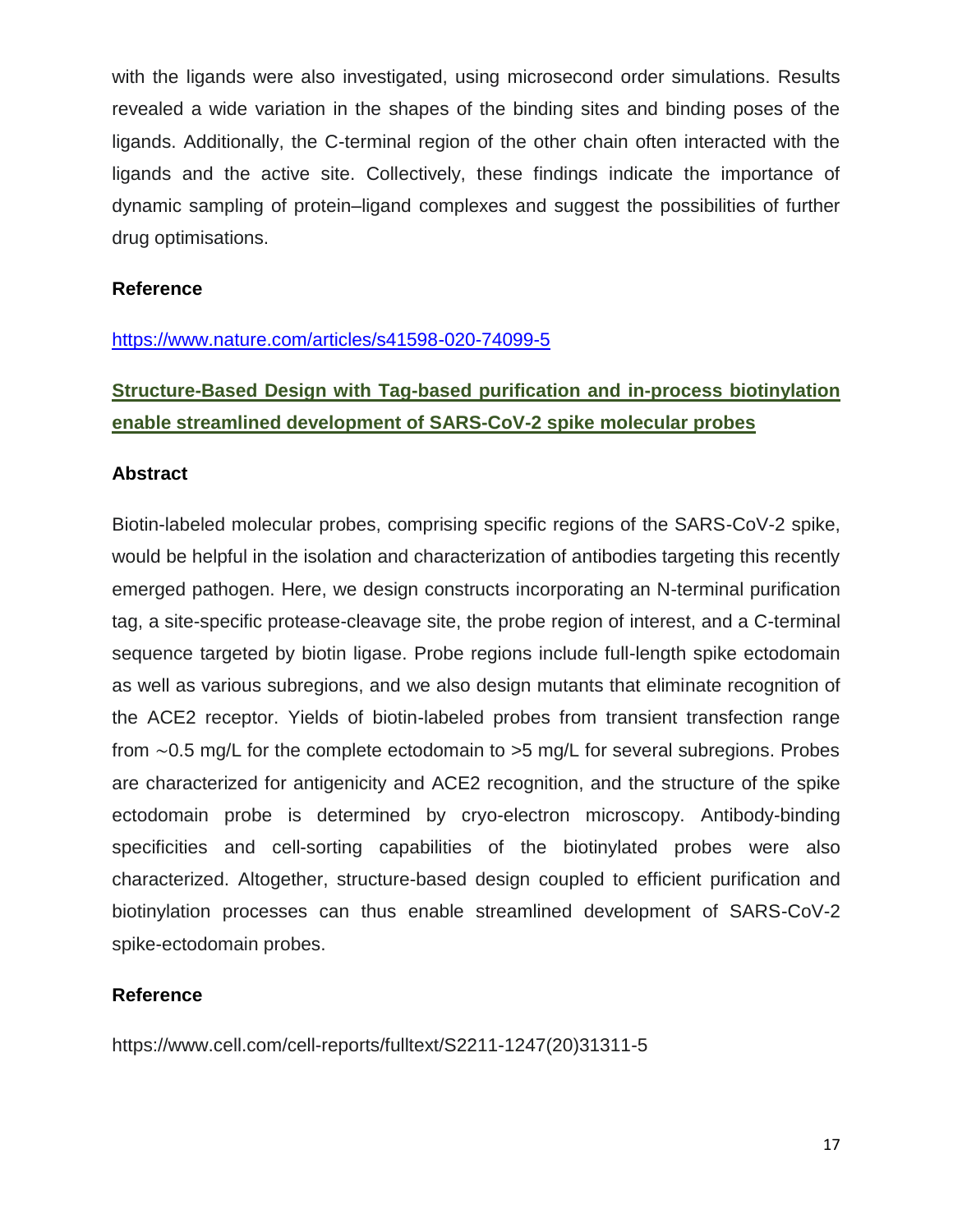#### **Genomic evidence for reinfection with SARS-CoV-2: A case study**

#### **Abstract**

*Background*: The degree of protective immunity conferred by infection with severe acute respiratory syndrome coronavirus 2 (SARS-CoV-2) is currently unknown. As such, the possibility of reinfection with SARS-CoV-2 is not well understood. An investigation of two instances of SARS-CoV-2 infection was described in the same individual.

*Methods*: A 25-year-old man who was a resident of Washoe County in the US state of Nevada presented to health authorities on two occasions with symptoms of viral infection, once at a community testing event in April, 2020, and a second time to primary care then hospital at the end of May and beginning of June, 2020. Nasopharyngeal swabs were obtained from the patient at each presentation and twice during follow-up. Nucleic acid amplification testing was done to confirm SARS-CoV-2 infection. Next-generation sequencing of SARS-CoV-2 extracted from nasopharyngeal swabs was done. Sequence data were assessed by two different bioinformatic methodologies. A short tandem repeat marker was used for fragment analysis to confirm that samples from both infections came from the same individual.

*Findings*: The patient had two positive tests for SARS-CoV-2, the first on April 18, 2020, and the second on June 5, 2020, separated by two negative tests done during follow-up in May, 2020. Genomic analysis of SARS-CoV-2 showed genetically significant differences between each variant associated with each instance of infection. The second infection was symptomatically more severe than the first.

*Interpretation*: Genetic discordance of the two SARS-CoV-2 specimens was greater than could be accounted for by short-term in vivo evolution. These findings suggest that the patient was infected by SARS-CoV-2 on two separate occasions by a genetically distinct virus. Thus, previous exposure to SARS-CoV-2 might not guarantee total immunity in all cases. All individuals, whether previously diagnosed with COVID-19 or not, should take identical precautions to avoid infection with SARS-CoV-2. The implications of reinfections could be relevant for vaccine development and application.

#### **Reference**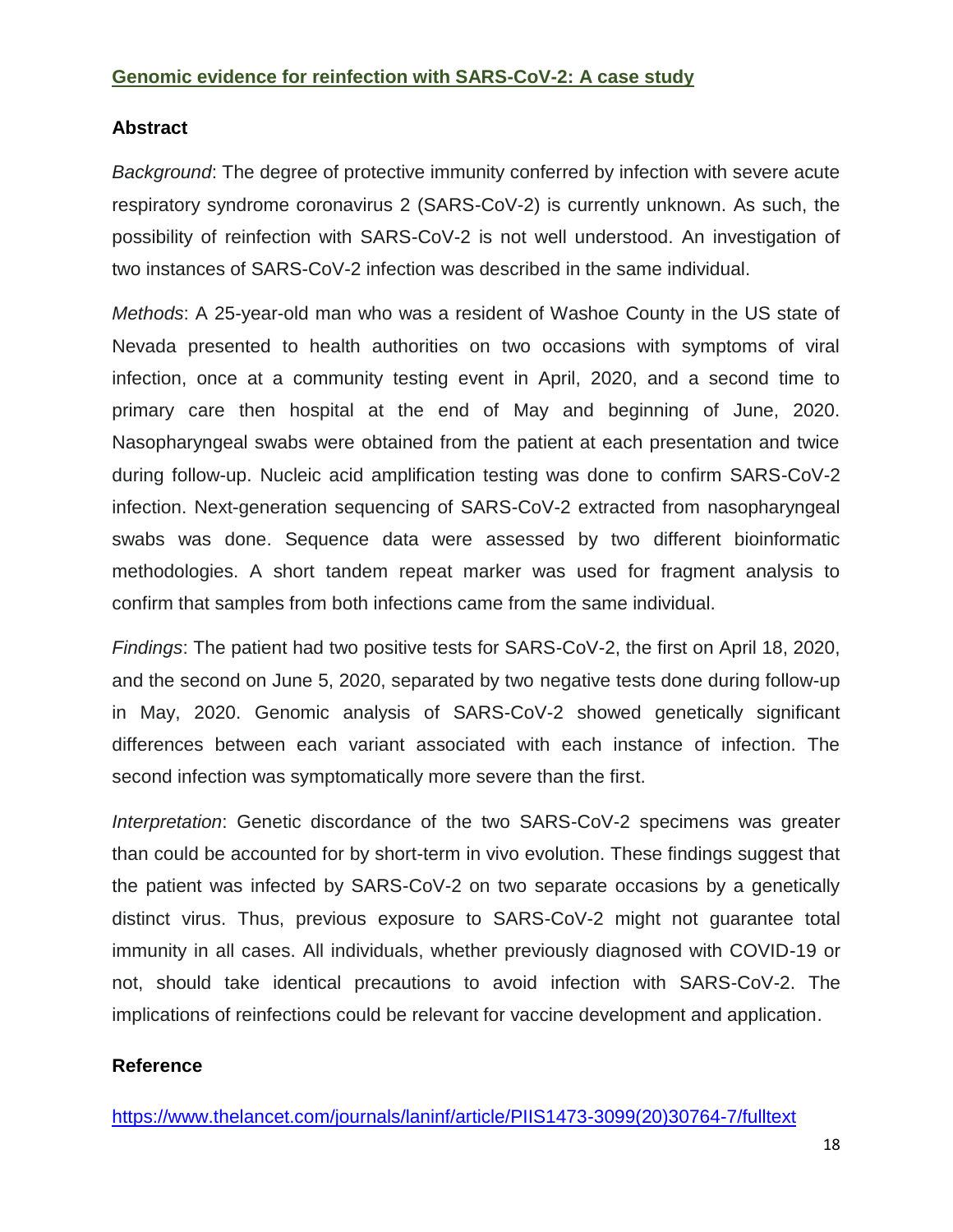**The role of death domain proteins in host response upon SARS-CoV-2 infection: Modulation of programmed cell death and translational applications**

#### **Abstract**

The current pandemic of novel severe acute respiratory syndrome coronavirus (SARS-CoV-2) poses a significant global public health threat. While urgent regulatory measures in control of the rapid spread of this virus are essential, scientists around the world have quickly engaged in this battle by studying the molecular mechanisms and searching for effective therapeutic strategies against this deadly disease. At present, the exact mechanisms of programmed cell death upon SARS-CoV-2 infection remain to be elucidated, though there is increasing evidence suggesting that cell death pathways play a key role in SARS-CoV-2 infection. There are several types of programmed cell death, including apoptosis, pyroptosis, and necroptosis. These distinct programs are largely controlled by the proteins of the death domain (DD) superfamily, which play an important role in viral pathogenesis and host antiviral response. Many viruses have acquired the capability to subvert the program of cell death and evade the host immune response, mainly by virally encoded gene products that control cell signaling networks. In this mini-review, we will focus on SARS-CoV-2, and discuss the implication of restraining the DD-mediated signaling network to potentially suppress viral replication and reduce tissue damage.

#### **Reference**

https://www.nature.com/articles/s41420-020-00331-w

## **Caregiver willingness to vaccinate their children against COVID-19: Cross sectional survey**

#### **Abstract**

*Background*: More than 100 COVID-19 vaccine candidates are in development since the SARS-CoV-2 genetic sequence was published in January 2020. The uptake of a COVID-19 vaccine among children will be instrumental in limiting the spread of the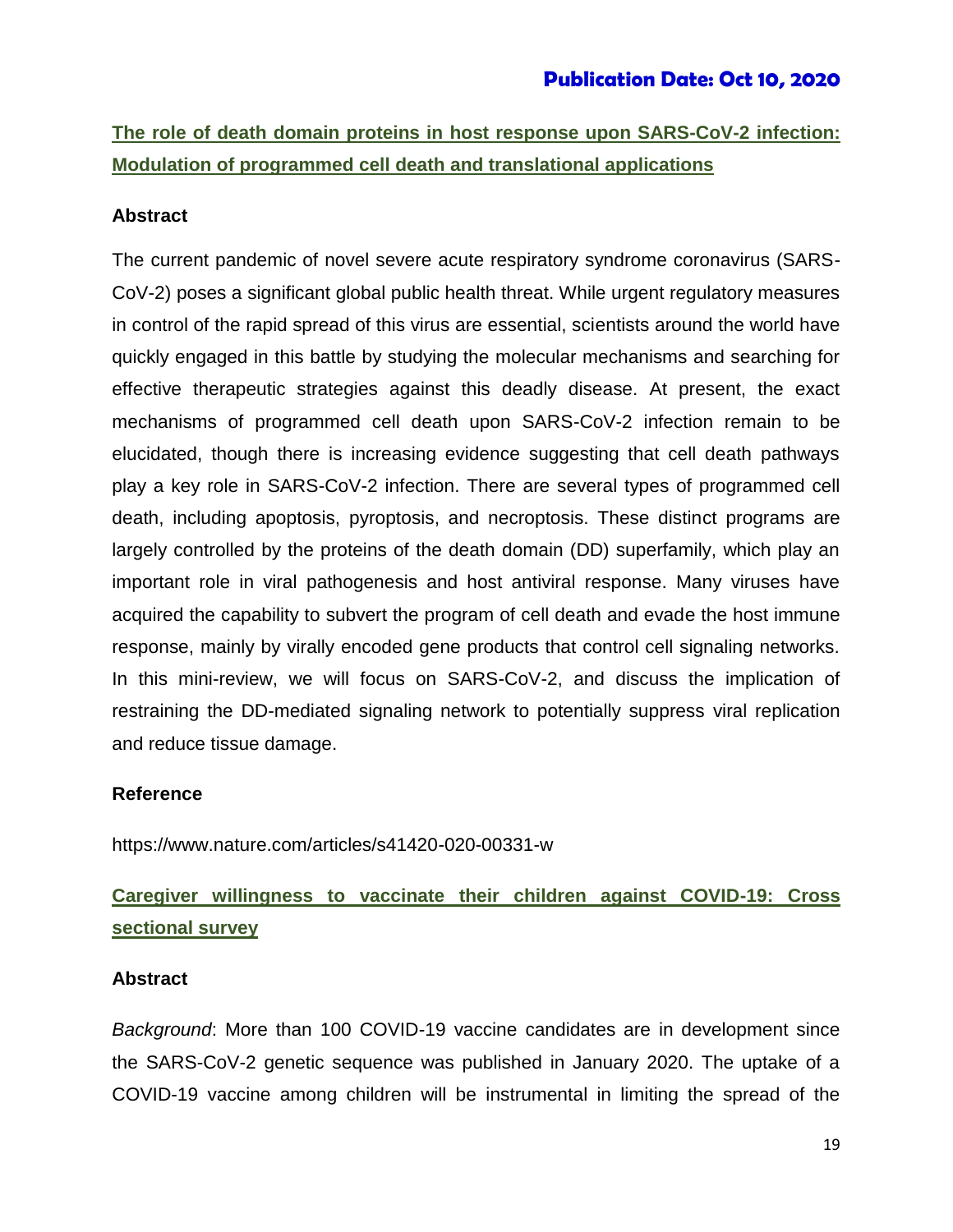disease as herd immunity may require vaccine coverage of up to 80% of the population. Prior history of pandemic vaccine coverage was as low as 40% among children in the United States during the 2009 H1N1 influenza pandemic.

*Purpose*: To investigate predictors associated with global caregivers' intent to vaccinate their children against COVID-19, when the vaccine becomes available.

*Method*: An international cross sectional survey of 1541 caregivers arriving with their children to 16 pediatric Emergency Departments (ED) across six countries from March 26 to May 31, 2020.

*Results*: 65% (n = 1005) of caregivers reported that they intend to vaccinate their child against COVID-19, once a vaccine is available. A univariate and subsequent multivariate analysis found that increased intended uptake was associated with children that were older, children with no chronic illness, when fathers completed the survey, children up-to-date on their vaccination schedule, recent history of vaccination against influenza, and caregivers concerned their child had COVID-19 at the time of survey completion in the ED. The most common reason reported by caregivers intending to vaccinate was to protect their child (62%), and the most common reason reported by caregivers refusing vaccination was the vaccine's novelty (52%).

*Conclusions*: The majority of caregivers intend to vaccinate their children against COVID-19, though uptake will likely be associated with specific factors such as child and caregiver demographics and vaccination history. Public health strategies need to address barriers to uptake by providing evidence about an upcoming COVID-19 vaccine's safety and efficacy, highlighting the risks and consequences of infection in children, and educating caregivers on the role of vaccination.

#### **Reference**

https://www.sciencedirect.com/science/article/pii/S0264410X20313177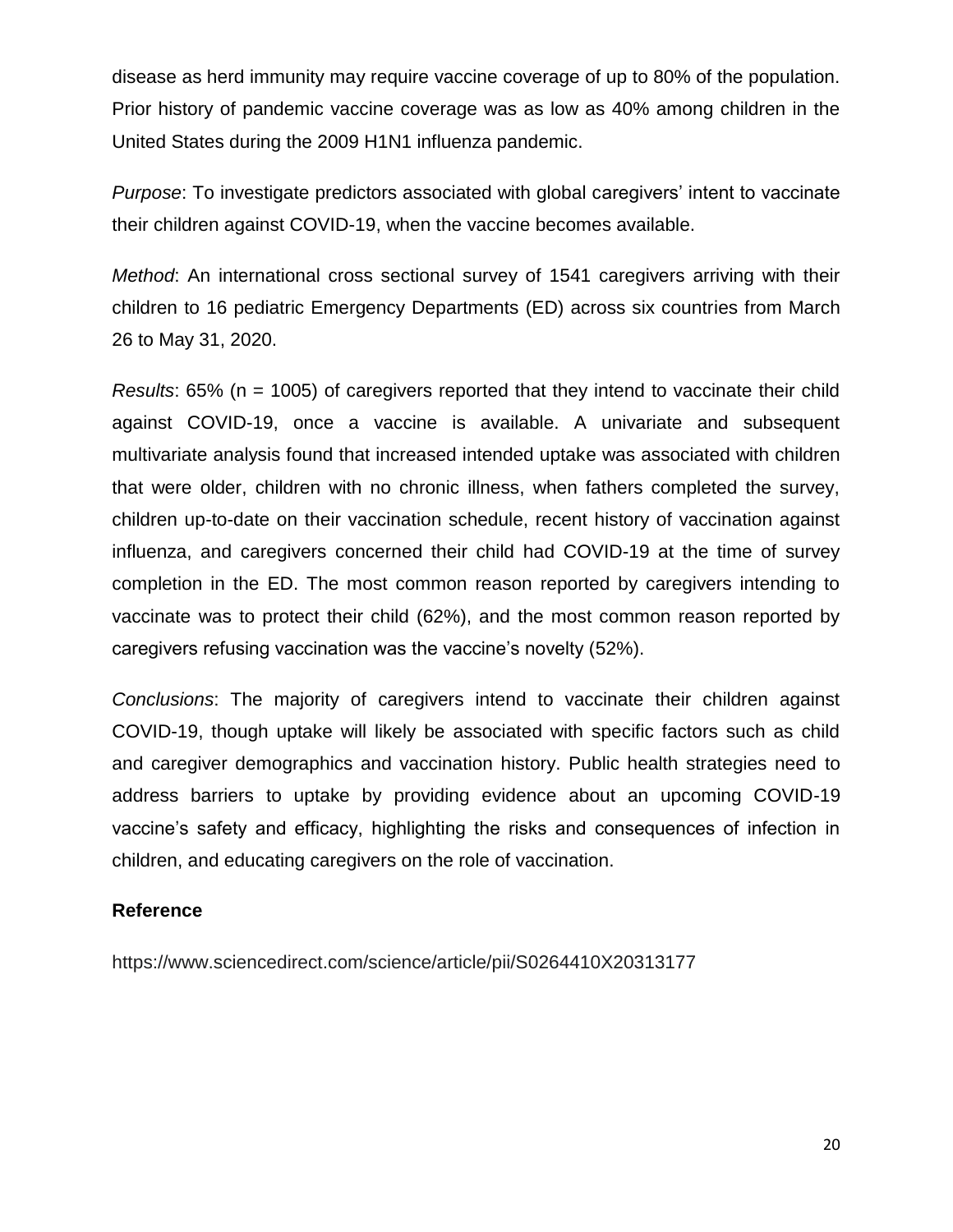# **A prediction model to prioritize individuals for SARS-CoV-2 test built from national symptom surveys**

#### **Abstract**

*Background*: The gold standard for COVID-19 diagnosis is detection of viral RNA through PCR. Due to global limitations in testing capacity, effective prioritization of individuals for testing is essential.

*Methods*: A model was devised estimating the probability of an individual to test positive for COVID-19 based on answers to 9 simple questions that have been associated with COVID-19 infection. Our model was devised from a subsample of a national symptom survey that was answered over 2 million times in Israel in its first 2 months and a targeted survey distributed to all residents of several cities in Israel. Overall, 43,752 adults were included, from which 498 self-reported as being COVID-19 positive.

*Findings*: Our model was validated on a held-out set of individuals from Israel where it achieved an auROC of 0.737 (CI: 0.712-0.759), auPR of 0.144 (CI: 0.119-0.177) and demonstrated its applicability outside of Israel in an independently-collected symptom survey dataset from the U.S., U.K. and Sweden. Our analyses revealed interactions between several symptoms and age, suggesting variation in the clinical manifestation of the disease in different age groups.

*Conclusions*: Our tool can be used online and without exposure to suspected patients, thus suggesting worldwide utility in combating COVID-19 by better directing the limited testing resources through prioritization of individuals for testing, thereby increasing the rate at which positive individuals can be identified. Moreover, individuals at high risk for a positive test result can be isolated prior to testing.

### **Reference**

https://www.cell.com/med/fulltext/S2666-6340(20)30019-2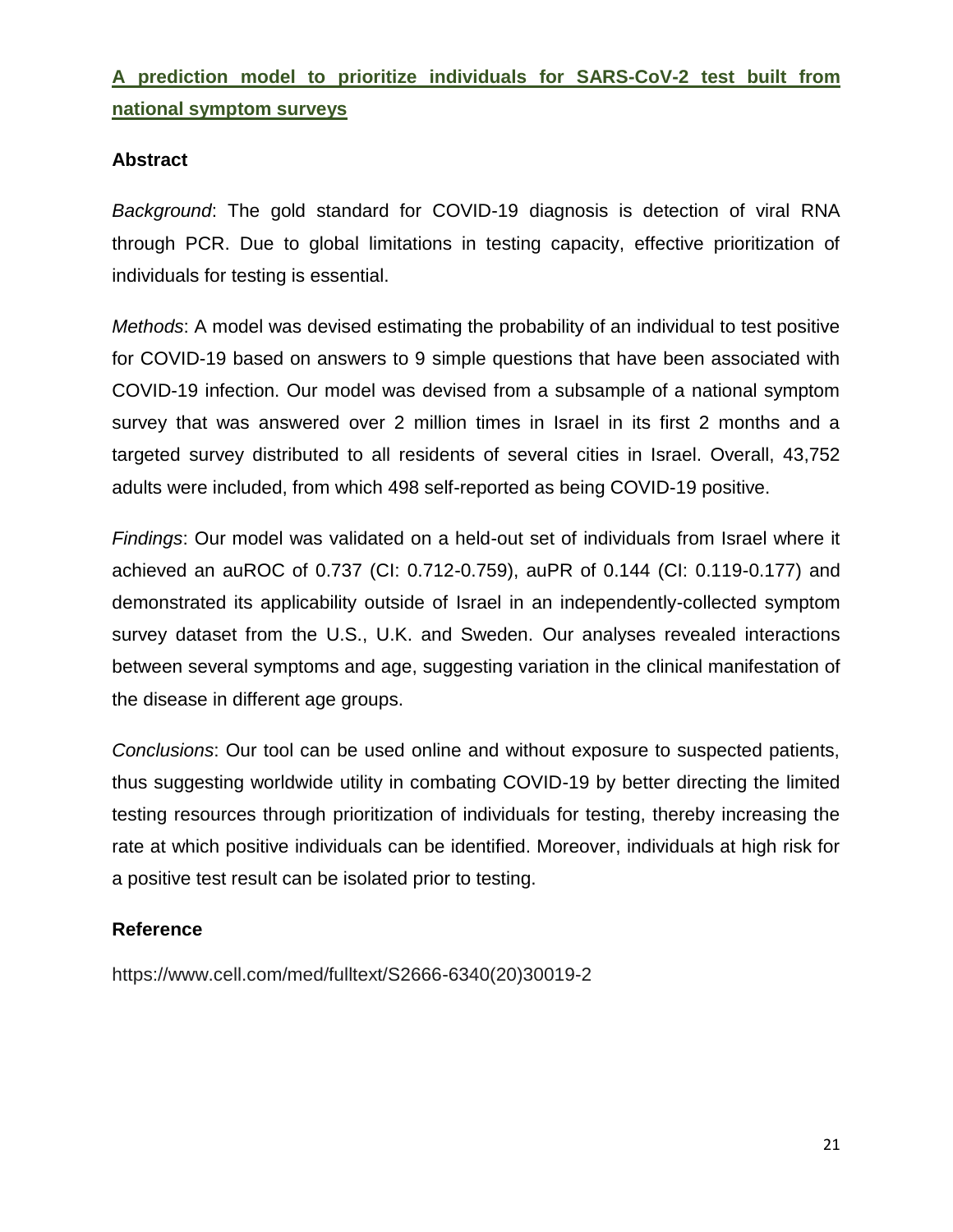# **Development and evaluation of an artificial intelligence system for COVID-19 diagnosis**

#### **Abstract**

Early detection of COVID-19 based on chest CT enables timely treatment of patients and helps control the spread of the disease. An artificial intelligence (AI) system was proposed for rapid COVID-19 detection and performed extensive statistical analysis of CTs of COVID-19 based on the AI system. System on a large dataset with more than 10 thousand CT volumes from COVID-19, influenza-A/B, non-viral community acquired pneumonia (CAP) and non-pneumonia subjects was developed and evaluated. In such a difficult multi-class diagnosis task, our deep convolutional neural network-based system is able to achieve an area under the receiver operating characteristic curve (AUC) of 97.81% for multi-way classification on test cohort of 3,199 scans, AUC of 92.99% and 93.25% on two publicly available datasets, CC-CCII and MosMedData respectively. In a reader study involving five radiologists, the AI system outperforms all of radiologists in more challenging tasks at a speed of two orders of magnitude above them. Diagnosis performance of chest X-ray (CXR) is compared to that of CT. Detailed interpretation of deep network is also performed to relate system outputs with CT presentations. The code is available at https://github.com/ChenWWWeixiang/diagnosis\_covid19.

#### **Reference**

<https://www.nature.com/articles/s41467-020-18685-1>

# **A comprehensive study on classification of COVID-19 on computed tomography with pretrained convolutional neural networks**

#### **Abstract**

The use of imaging data has been reported to be useful for rapid diagnosis of COVID-19. Although computed tomography (CT) scans show a variety of signs caused by the viral infection, given a large amount of images, these visual features are difficult and can take a long time to be recognized by radiologists. Artificial intelligence methods for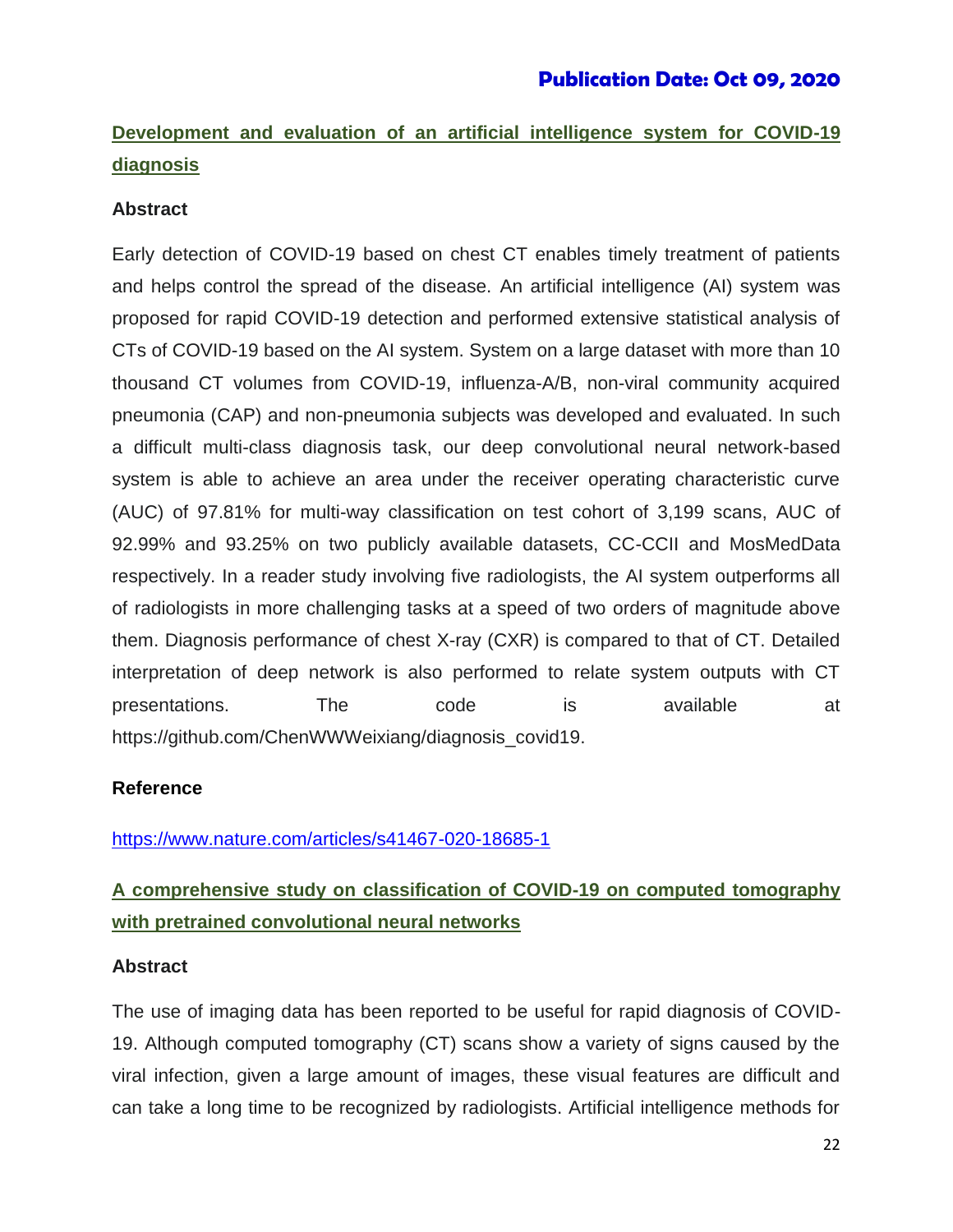automated classification of COVID-19 on CT scans have been found to be very promising. However, current investigation of pretrained convolutional neural networks (CNNs) for COVID-19 diagnosis using CT data is limited. This study presents an investigation on 16 pretrained CNNs for classification of COVID-19 using a large public database of CT scans collected from COVID-19 patients and non-COVID-19 subjects. The results show that, using only 6 epochs for training, the CNNs achieved very high performance on the classification task. Among the 16 CNNs, DenseNet-201, which is the deepest net, is the best in terms of accuracy, balance between sensitivity and specificity, F1 score, and area under curve. Furthermore, the implementation of transfer learning with the direct input of whole image slices and without the use of data augmentation provided better classification rates than the use of data augmentation. Such a finding alleviates the task of data augmentation and manual extraction of regions of interest on CT images, which are adopted by current implementation of deeplearning models for COVID-19 classification.

#### **Reference**

https://www.nature.com/articles/s41598-020-74164-z

# **Development and evaluation of an artificial intelligence system for COVID-19 diagnosis**

#### **Abstract**

Early detection of COVID-19 based on chest CT enables timely treatment of patients and helps control the spread of the disease. An artificial intelligence (AI) system was proposed for rapid COVID-19 detection and performed extensive statistical analysis of CTs of COVID-19 based on the AI system. A system was developed and evaluated on a large dataset with more than 10 thousand CT volumes from COVID-19, influenza-A/B, non-viral community acquired pneumonia (CAP) and non-pneumonia subjects. In such a difficult multi-class diagnosis task, our deep convolutional neural network-based system is able to achieve an area under the receiver operating characteristic curve (AUC) of 97.81% for multi-way classification on test cohort of 3,199 scans, AUC of 92.99% and 93.25% on two publicly available datasets, CC-CCII and MosMedData respectively. In a reader study involving five radiologists, the AI system outperforms all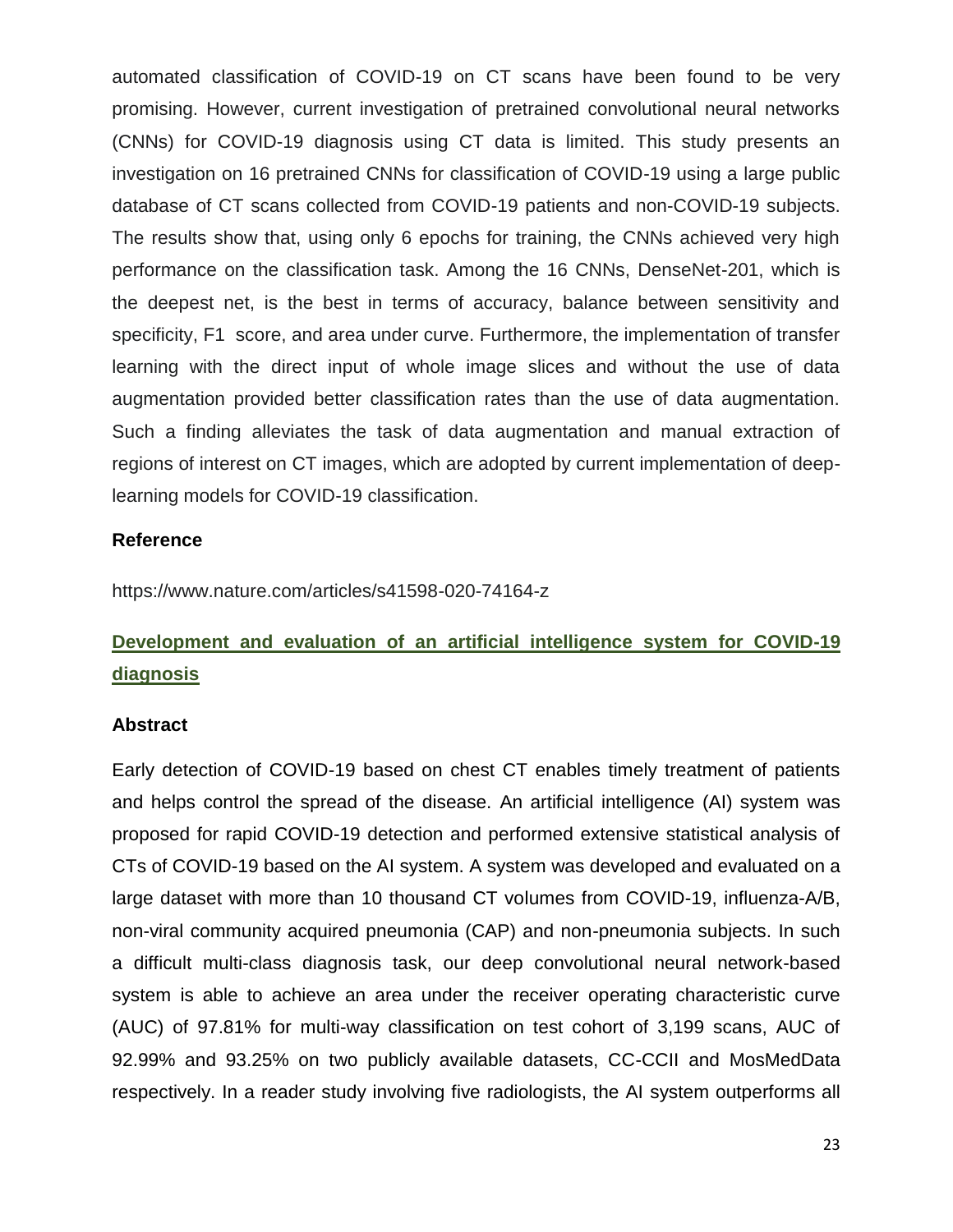of radiologists in more challenging tasks at a speed of two orders of magnitude above them. Diagnosis performance of chest x-ray (CXR) is compared to that of CT. Detailed interpretation of deep network is also performed to relate system outputs with CT presentations. The code is available at https://github.com/ChenWWWeixiang/diagnosis\_covid19.

#### **Reference**

ttps://www.nature.com/articles/s41467-020-18685-1

#### **Vascular disease and thrombosis in SARS-CoV-2-infected rhesus macaques**

#### **Abstract**

The COVID-19 pandemic has led to extensive morbidity and mortality throughout the world. Clinical features that drive SARS-CoV-2 pathogenesis in humans include inflammation and thrombosis, but the mechanistic details underlying these processes remain to be determined. In this study, we demonstrate endothelial disruption and vascular thrombosis in histopathologic sections of lungs from both humans and rhesus macaques infected with SARS-CoV-2. To define key molecular pathways associated with SARS-CoV-2 pathogenesis in macaques, we performed transcriptomic analyses of bronchoalveolar lavage and peripheral blood and proteomic analyses of serum. We observed macrophage infiltrates in lung and upregulation of macrophage, complement, platelet activation, thrombosis, and proinflammatory markers, including C-reactive protein, MX1, IL-6, IL-1, IL-8, TNFα, and NF-κB. These results suggest a model in which critical interactions between inflammatory and thrombosis pathways lead to SARS-CoV-2-induced vascular disease. Our findings suggest potential therapeutic targets for COVID-19.

#### **Reference**

https://www.cell.com/cell/fulltext/S0092-8674(20)31311-8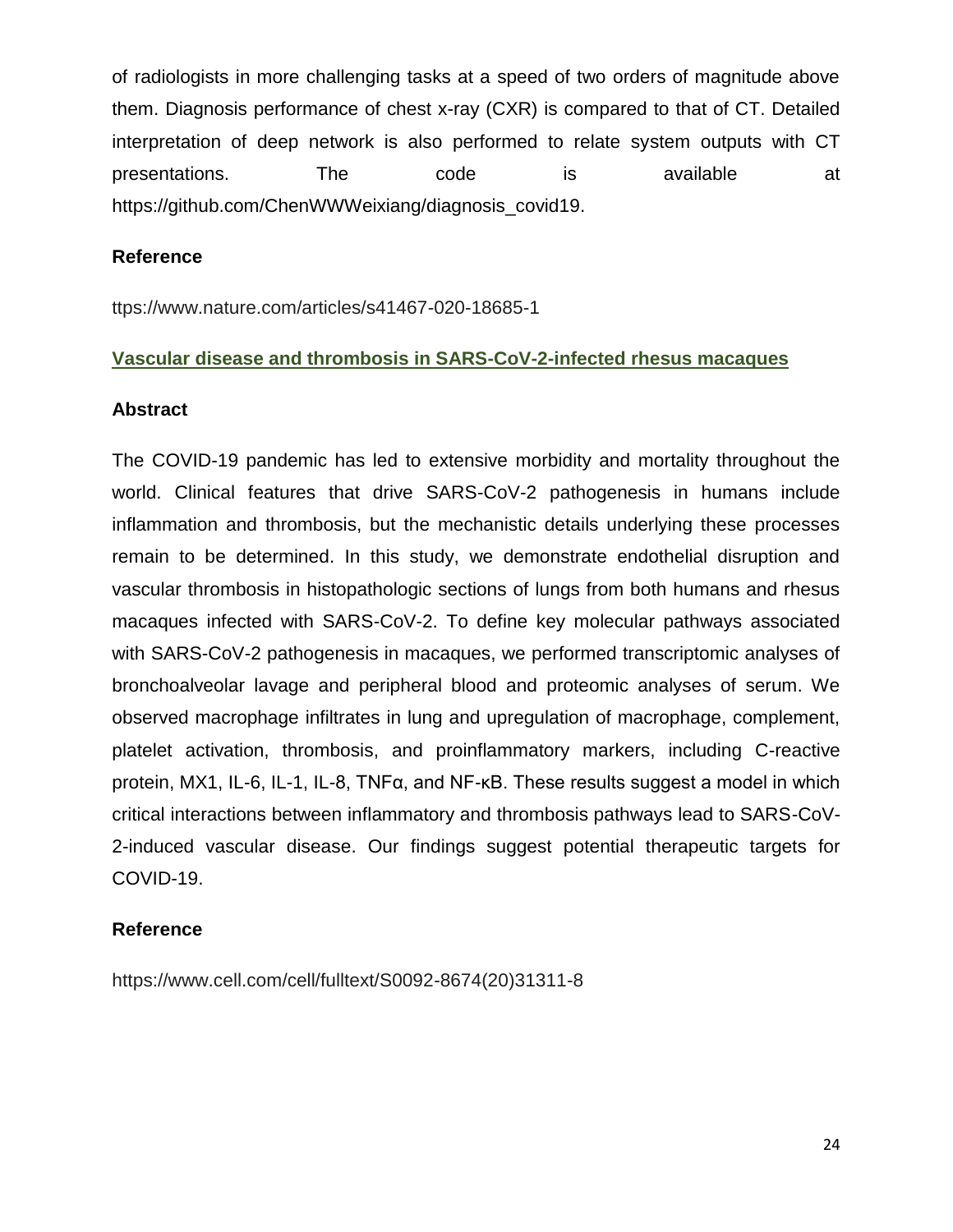## **A CRISPR-Cas12a-based specific enhancer for more sensitive detection of SARS-CoV-2 infection**

#### **Abstract**

*Background*: Real-time reverse transcription-PCR (rRT-PCR) has been the most effective and widely implemented diagnostic technology since the beginning of the COVID-19 pandemic. However, fuzzy rRT-PCR readouts with high Ct values are frequently encountered, resulting in uncertainty in diagnosis.

*Methods*: A Specific Enhancer for PCR-amplified Nucleic Acid (SENA) was developed based on the Cas12a trans-cleavage activity, which is specifically triggered by the rRT-PCR amplicons of the SARS-CoV-2 Orf1ab (O) and N fragments. SENA was first characterized to determine its sensitivity and specificity, using a systematic titration experiment with pure SARS-CoV-2 RNA standards, and was then verified in several hospitals, employing a couple of commercial rRT-PCR kits and testing various clinical specimens under different scenarios.

*Findings*: The ratio (10 min/5 min) of fluorescence change (FC) with mixed SENA reaction (mix-FCratio) was defined for quantitative analysis of target O and N genes, and the Limit of Detection (LoD) of mix-FCratio with 95% confidence interval was 1.2≤1.6≤2.1. Totally, 295 clinical specimens were analyzed, among which 21 uncertain rRT-PCR cases as well as 4 false negative and 2 false positive samples were characterized by SENA and further verified by next-generation sequencing (NGS). The cut-off values for mix-FCratio were determined as 1.145 for positive and 1.068 for negative.

*Interpretation*: SENA increases both the sensitivity and the specificity of rRT-PCR, solving the uncertainty problem in COVID-19 diagnosis and thus providing a simple and low-cost companion diagnosis for combating the pandemic.

#### **Reference**

Huang, Weiren, Lei Yu, Donghua Wen, Dong Wei, Yangyang Sun, Huailong Zhao, Yu Ye et al. "A CRISPR-Cas12a-based specific enhancer for more sensitive detection of SARS-CoV-2 infection." *medRxiv* (2020).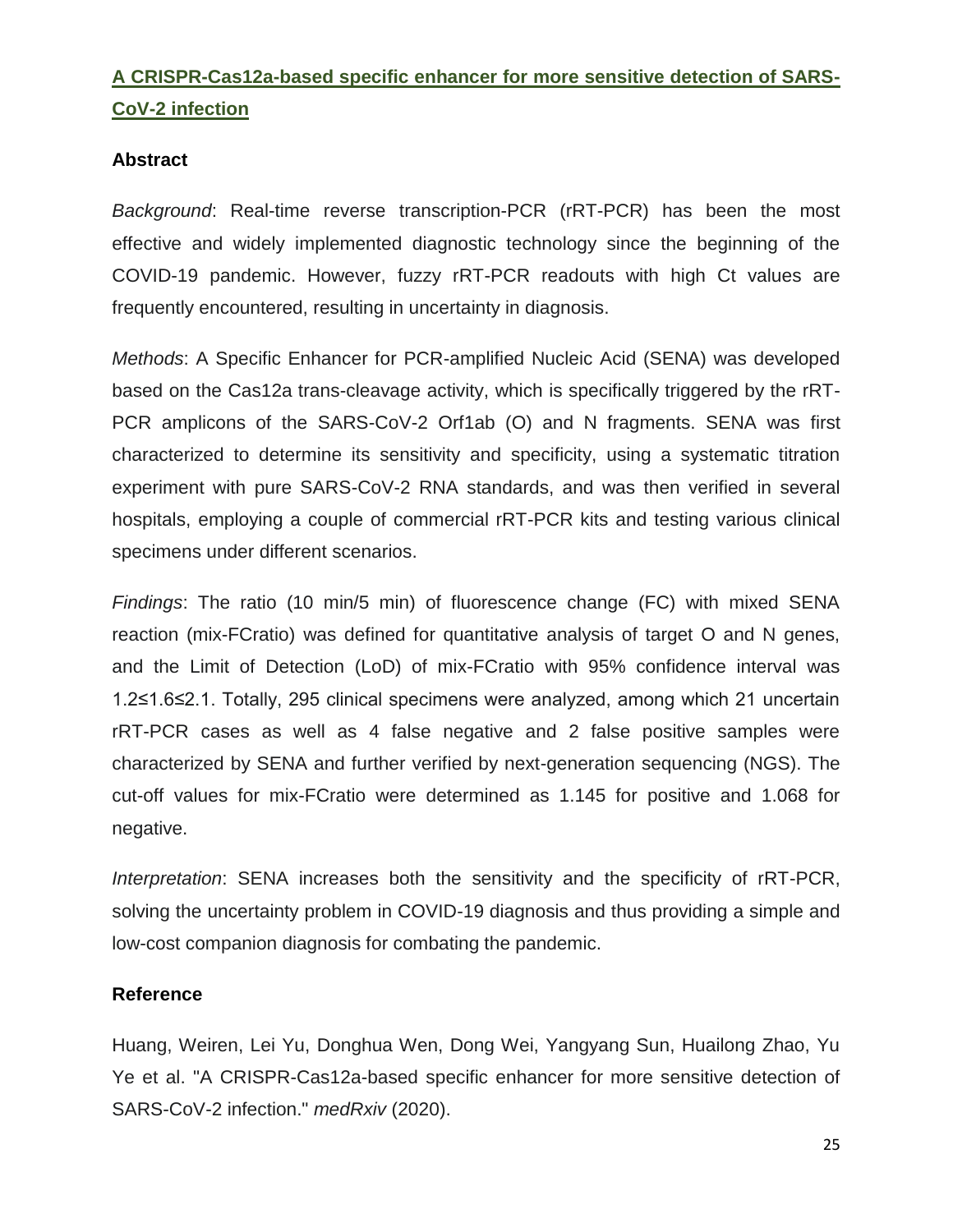## **A case-control and cohort study to determine the relationship between ethnic background and severe COVID-19**

#### **Abstract**

*Background*: People of minority ethnic backgrounds may be disproportionately affected by severe COVID-19. Whether this relates to increased infection risk, more severe disease progression, or worse in-hospital survival is unknown. The contribution of comorbidities or socioeconomic deprivation to ethnic patterning of outcomes is also unclear.

*Methods*: We conducted a case-control and a cohort study in an inner city primary and secondary care setting to examine whether ethnic background affects the risk of hospital admission with severe COVID-19 and/or in-hospital mortality. Inner city adult residents admitted to hospital with confirmed COVID-19 (n = 872 cases) were compared with 3,488 matched controls randomly sampled from a primary healthcare database comprising 344,083 people residing in the same region. For the cohort study, we studied 1827 adults consecutively admitted with COVID-19. The primary exposure variable was self-defined ethnicity. Analyses were adjusted for socio-demographic and clinical variables.

*Findings*: The 872 cases comprised 48.1% Black, 33.7% White, 12.6% Mixed/Other and 5.6% Asian patients. In conditional logistic regression analyses, Black and Mixed/Other ethnicity were associated with higher admission risk than white (OR 3.12 [95% CI 2.63– 3.71] and 2.97 [2.30–3.85] respectively). Adjustment for comorbidities and deprivation modestly attenuated the association (OR 2.24 [1.83–2.74] for Black, 2.70 [2.03–3.59] for Mixed/Other). Asian ethnicity was not associated with higher admission risk (adjusted OR 1.01 [0.70–1.46]). In the cohort study of 1827 patients, 455 (28.9%) died over a median (IQR) of 8 (4–16) days. Age and male sex, but not Black (adjusted HR 1.06 [0.82–1.37]) or Mixed/Other ethnicity (adjusted HR 0.72 [0.47–1.10]), were associated with in-hospital mortality. Asian ethnicity was associated with higher in-hospital mortality but with a large confidence interval (adjusted HR 1.71 [1.15–2.56]).

*Interpretation*: Black and Mixed ethnicity are independently associated with greater admission risk with COVID-19 and may be risk factors for development of severe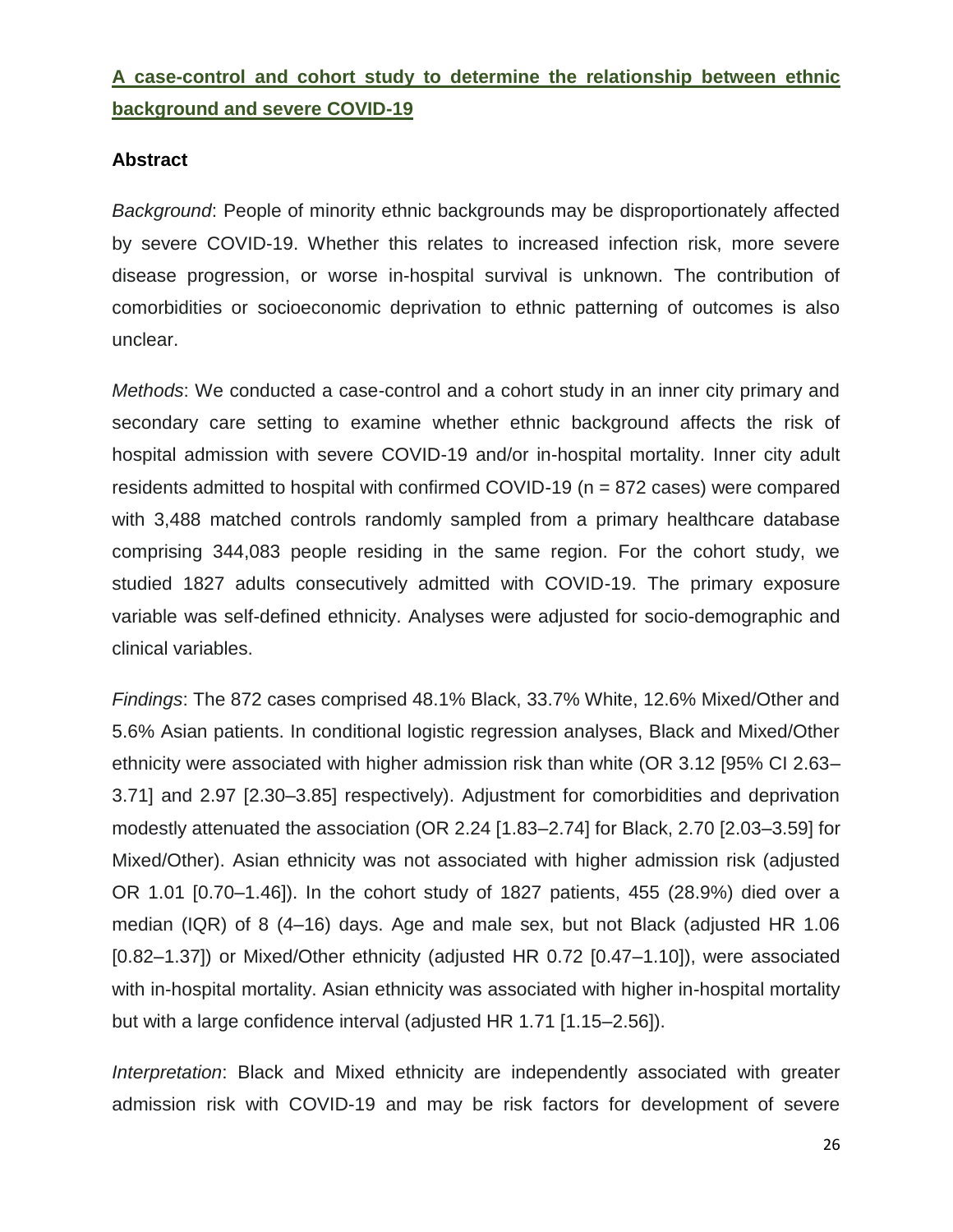disease, but do not affect in-hospital mortality risk. Comorbidities and socioeconomic factors only partly account for this and additional ethnicity-related factors may play a large role. The impact of COVID-19 may be different in Asians.

#### **Reference**

Zakeri, Rosita, Rebecca Bendayan, Mark Ashworth, Daniel M. Bean, Hiten Dodhia, Stevo Durbaba, Kevin O'Gallagher *et al.* "A case-control and cohort study to determine the relationship between ethnic background and severe COVID-19." *EClinicalMedicine* (2020): 100574.

## **Publication Date: Oct 08, 2020**

#### **Two distinct immunopathological profiles in autopsy lungs of COVID-19**

#### **Abstract**

Coronavirus Disease 19 (COVID-19) is a respiratory disease caused by severe acute respiratory syndrome coronavirus 2 (SARS-CoV-2), which has grown to a worldwide pandemic with substantial mortality. Immune mediated damage has been proposed as a pathogenic factor, but immune responses in lungs of COVID-19 patients remain poorly characterized. Here we show transcriptomic, histologic and cellular profiles of post mortem COVID-19 ( $n = 34$  tissues from 16 patients) and normal lung tissues ( $n = 9$ tissues from 6 patients). Two distinct immunopathological reaction patterns of lethal COVID-19 are identified. One pattern shows high local expression of interferon stimulated genes (ISGhigh) and cytokines, high viral loads and limited pulmonary damage, the other pattern shows severely damaged lungs, low ISGs (ISGlow), low viral loads and abundant infiltrating activated CD8+ T cells and macrophages. ISGhigh patients die significantly earlier after hospitalization than ISGlow patients. Our study may point to distinct stages of progression of COVID-19 lung disease and highlights the need for peripheral blood biomarkers that inform about patient lung status and guide treatment.

### **Reference**

https://www.nature.com/articles/s41467-020-18854-2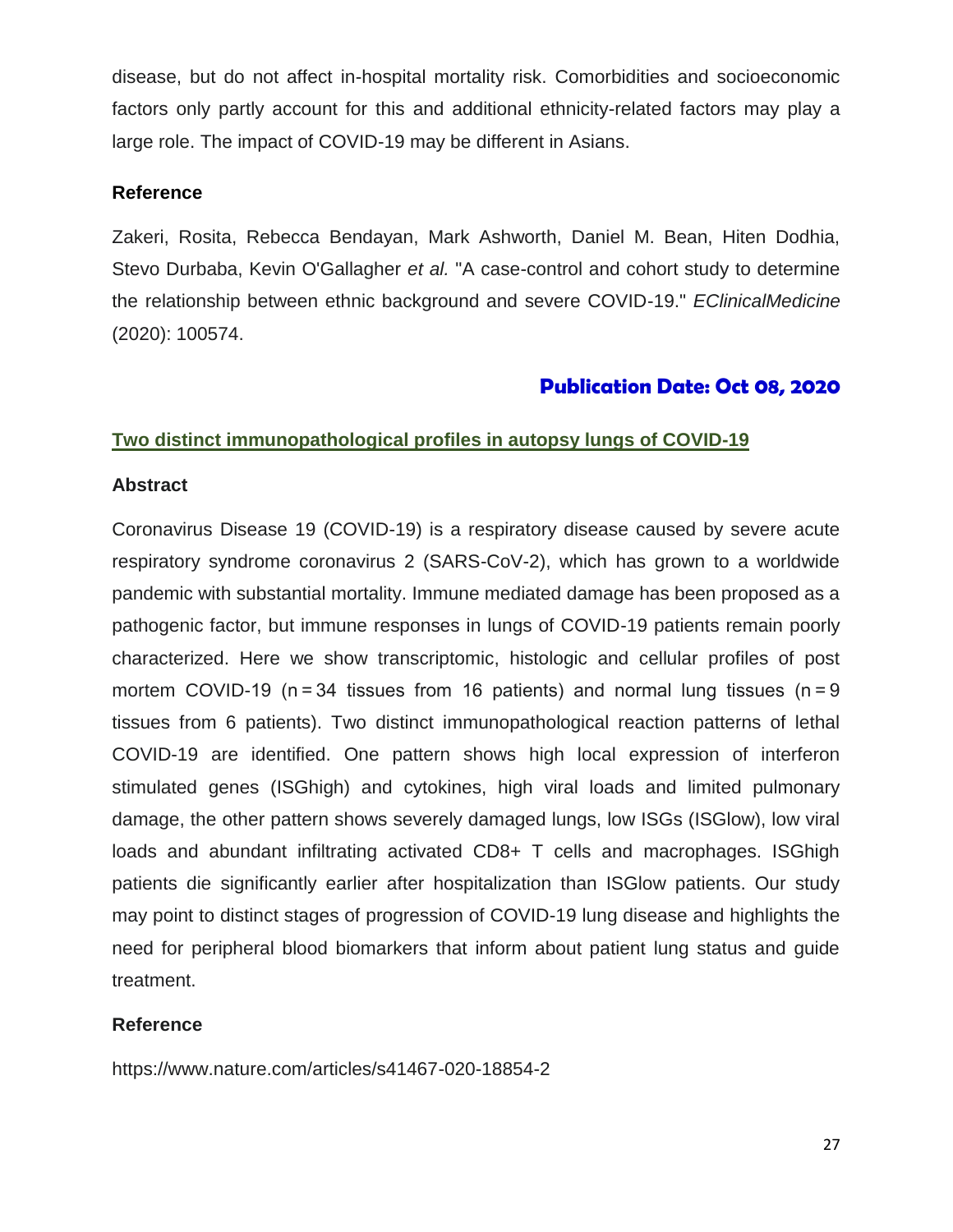# CORRESPONDANCE

## **Publication Date: Oct 09, 2020**

#### **Beyond COVID-19—a paradigm shift in infection management?**

The health and economic impact of multidrug-resistant (MDR) bacteria has continuously grown over the past years, reaching an estimated peak of approximately 700 000 attributable deaths per year. Neglected hygiene, poor compliance with infection control procedures, inappropriate antimicrobial use, and insufficient availability of diagnostics and new effective antibiotics have contributed to this inglorious global record. Despite these alarming figures, infection prevention and treatment have not been considered top priorities on the agendas of most industrialised countries.

This mindset changed abruptly with the emergence of severe acute respiratory syndrome coronavirus 2 (SARS-CoV-2). The exponential expansion of the pandemic catapulted COVID-19 to the top of national and international priority lists, and people judge the performance of their political leaders on the basis of success in containing the pandemic. The more we realise how much SARS-CoV-2 has changed the world, the more we question the suitability of our prevention, management, and drug development strategies with respect to other major pathogens.

#### **Reference**

[https://www.thelancet.com/journals/laninf/article/PIIS1473-3099\(20\)30789-1/fulltext](https://www.thelancet.com/journals/laninf/article/PIIS1473-3099(20)30789-1/fulltext)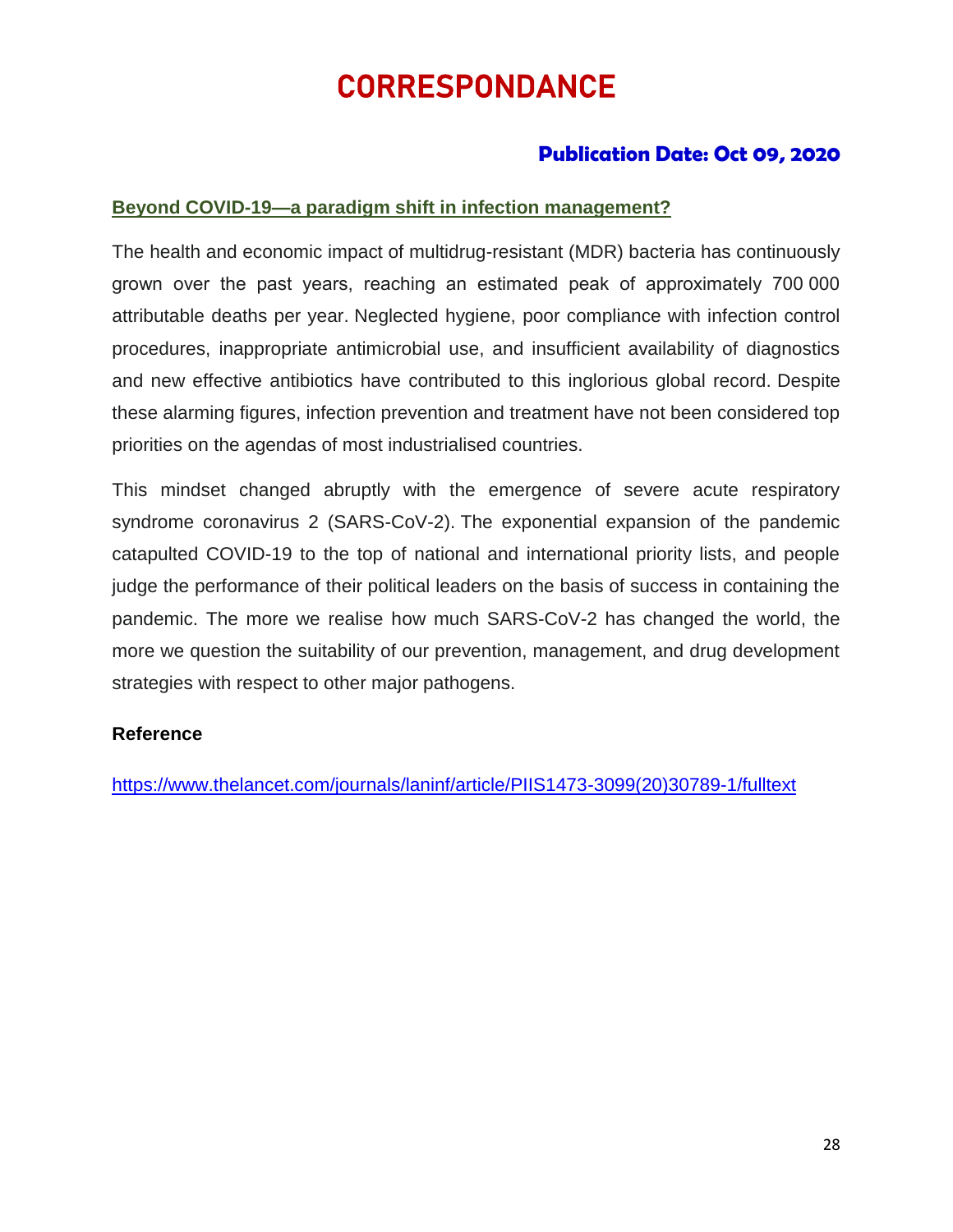# PERSPECTIVE

## **Publication Date: Oct 13, 2020**

#### **The rise of robots in surgical environments during COVID-19**

The COVID-19 pandemic has changed our world and impacted multiple layers of our society. All frontline workers and in particular those in direct contact with patients have been exposed to major risk. To mitigate pathogen spread and protect healthcare workers and patients, medical services have been largely restricted, including cancellation of elective surgeries, which has posed a substantial burden for patients and immense economic loss for various hospitals. The integration of a robot as a shielding layer, physically separating the healthcare worker and patient, is a powerful tool to combat the omnipresent fear of pathogen contamination and maintain surgical volumes. In this Perspective, scenarios in the pre-, intra- and postoperative care were outlined, in which the use of robots and artificial intelligence can mitigate infectious contamination and aid patient management in the surgical environment during times of immense patient influx. Cost-effectiveness and benefits of surgical robotic systems were also discussed beyond their use in pandemics. The current pandemic creates unprecedented demands for hospitals. Digitization and machine intelligence are gaining significance in healthcare to combat the virus. Their legacy may well outlast the pandemic and revolutionize surgical performance and management.

#### **Reference**

https://www.nature.com/articles/s42256-020-00238-2

### **Publication Date: Oct 09, 2020**

#### **Inhibiting Ebola virus and SARS-CoV-2 entry**

Viruses must gain entry into the host cell to replicate. In the case of EBOV, an enveloped virus, virions are internalized by macropinocytosis. Once virions reach endosomes, host cathepsin proteases cleave viral glycoproteins. The glycoproteins then fuse with the lysosomal membrane, which is followed by release of the viral genome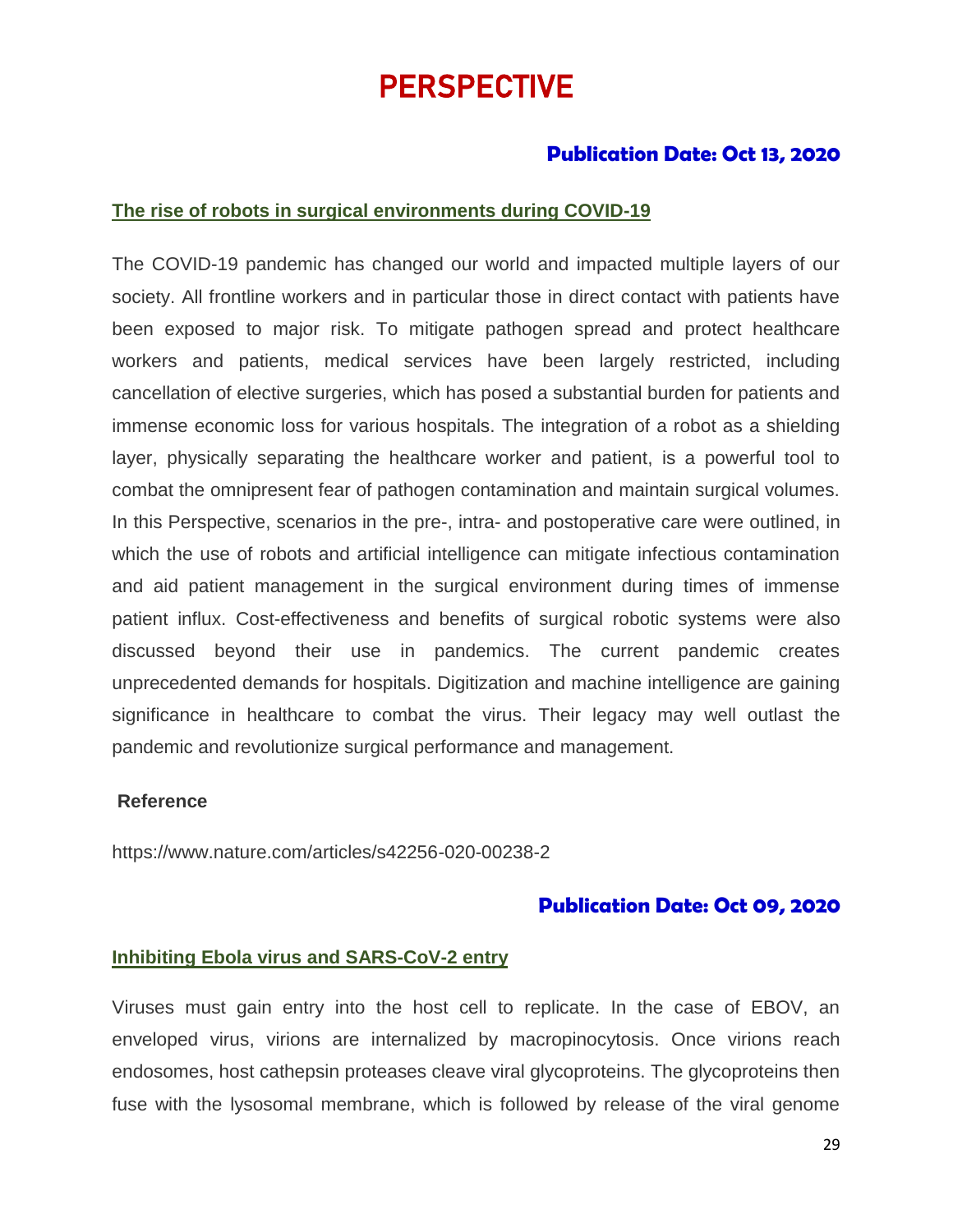into the host cell cytoplasm, where viral replication can occur. Thus, cathepsin-mediated cleavage is a critical step in the entry of many enveloped viruses, including EBOV, into the host cell. Similar to EBOV, coronaviruses, including SARS-CoV-2, are enveloped viruses that undergo a series of entry steps culminating in genome release. Coronavirus entry also requires delivery of incoming viral particles to host lysosomes, where the coronavirus spike protein is cleaved by cathepsins to facilitate fusion between virus and host membranes (*[3](https://science.sciencemag.org/content/370/6513/167#ref-3)*, *[4](https://science.sciencemag.org/content/370/6513/167#ref-4)*). However, in contrast to EBOV, SARS-CoV-2 also requires the activity of transmembrane serine protease 2 (TMPRSS2) to prime the viral spike protein (*[5](https://science.sciencemag.org/content/370/6513/167#ref-5)*). Thus, despite their differences in size and shape, EBOV and SARS-CoV-2 rely on similar proteolytic processes to gain entry into a target cell. For more details, read the link given below.

### **Reference**

https://science.sciencemag.org/content/370/6513/167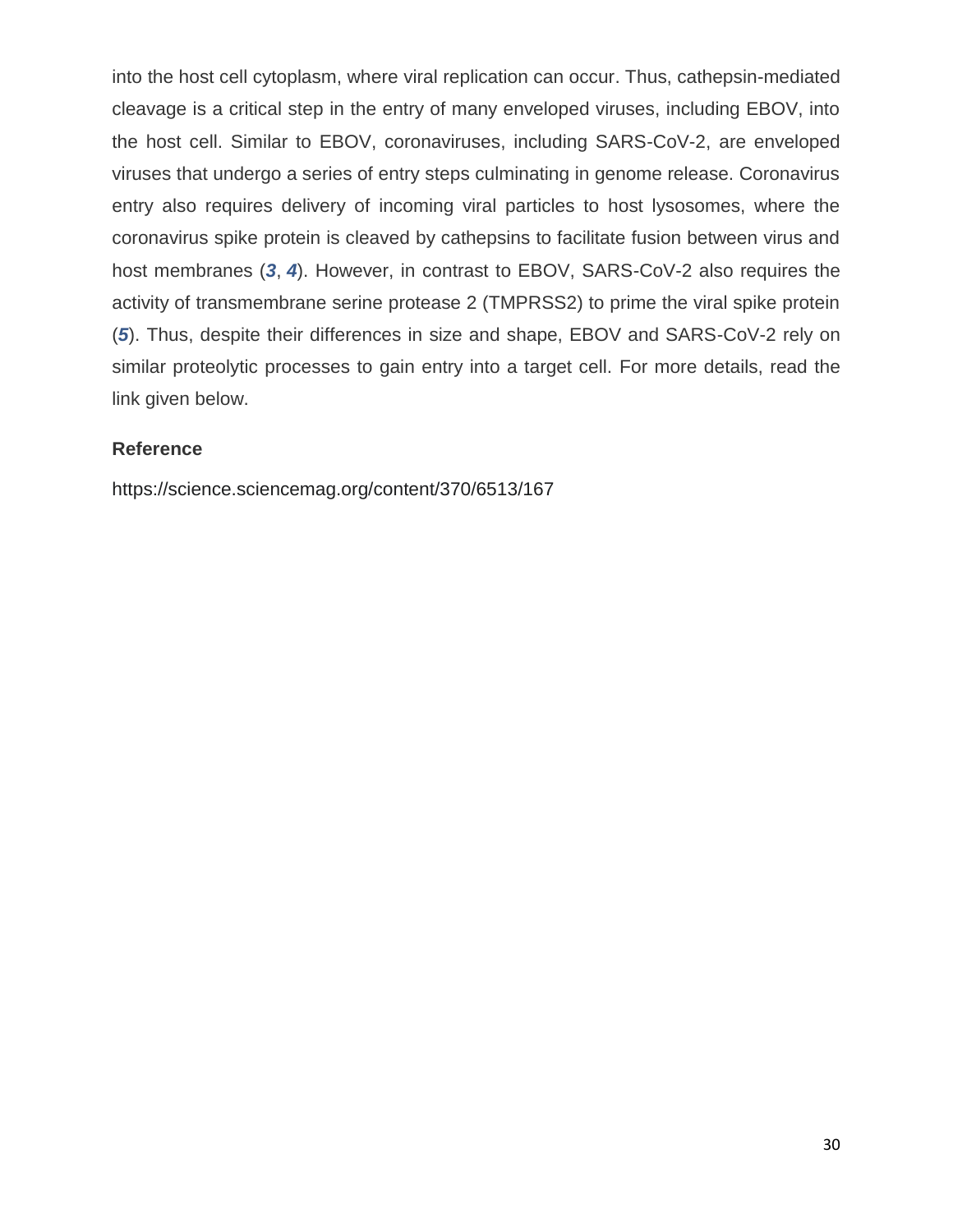# **HIGHLIGHTS**

## **Publication Date: Oct 10, 2020**

### **Azvudine (FNC): A promising clinical candidate for COVID-19 treatment**

A very recent work published in Advanced Science by our group reveals that 2′-deoxy-2′-β-fluoro-4′-azidocytidine (Azvudine, FNC), a clinical candidate originally developed for HIV treatment, has entered clinical trial in China for evaluating its efficacy and safety (ChiCTR2000029853), showing promise for treating novel coronavirus disease 2019 (COVID-19).1 This work suggests that nucleoside-based antivirus agents could be repurposed for COVID-19 treatment. For more details, read the link given below.

#### **Reference**

https://www.nature.com/articles/s41392-020-00351-z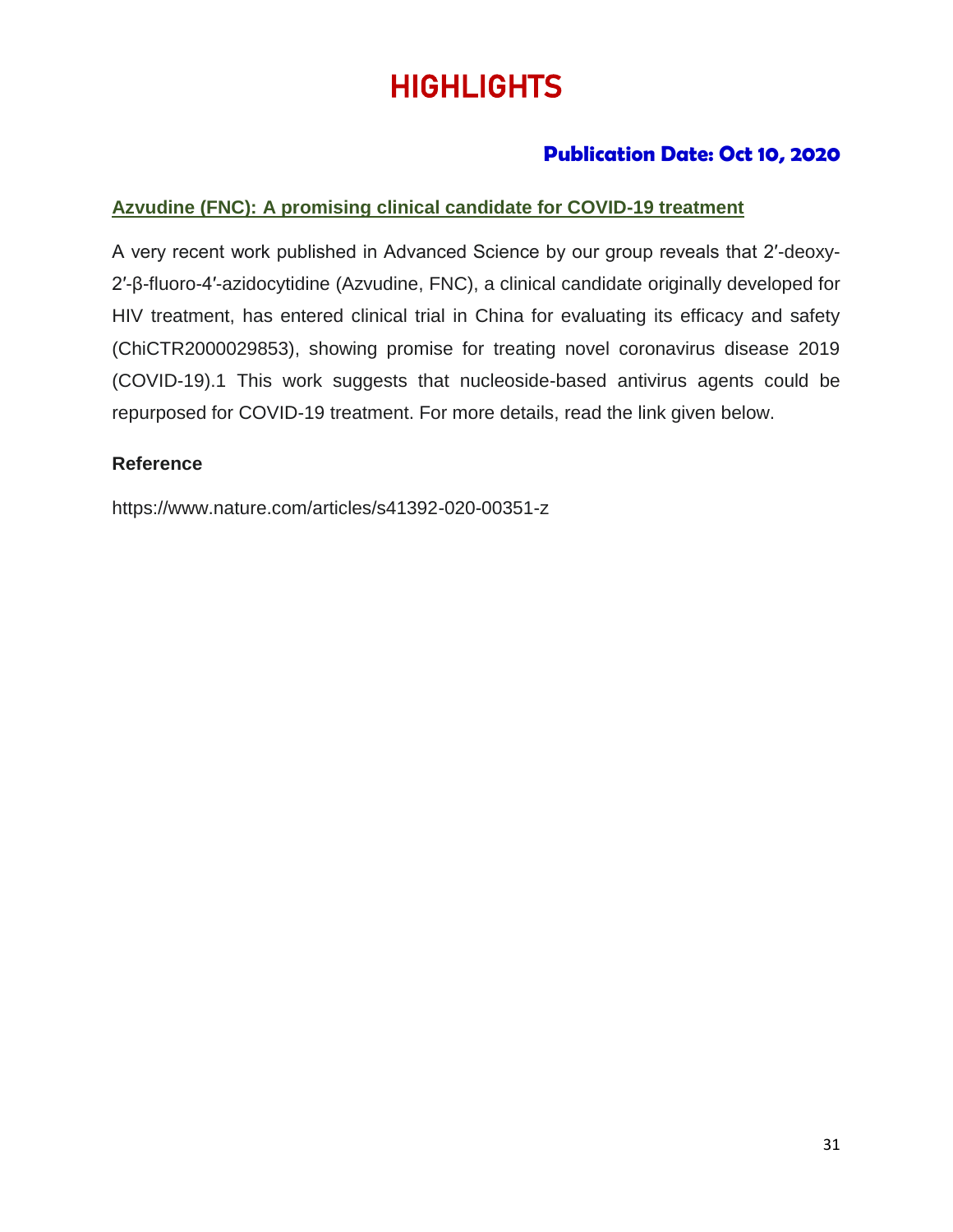# EDITORIAL

### **Publication Date: Oct 09, 2020**

#### **The road less traveled: SARS-CoV-2 and cell-mediated immunity**

When it comes to SARS-CoV-2 (severe acute respiratory syndrome-associated coronavirus 2), the dominant narrative seems to be all about antibodies to achieve sterile immunity. If it is not one of a myriad of vaccine candidates and their purported protective antibody titers, then it is convalescent antibodies or perhaps one of the several new broadly neutralizing antibody approaches to treat CoV-2 infection. It is impressive how much money and effort is ongoing in the development of antibodies to deal with CoV-2 despite studies from several decades ago indicating that, while protection from coronavirus infection is achievable with antibodies, these antibodies cannot eradicate ongoing infection and therefore most likely have little therapeutic impact. Why then, so much effort would be spend on convalescent antibody approaches, for instance? It is not even clear that convalescent antibodies are effective and, even if a modest fraction of these antibodies were found to have some efficacy against the virus or coronavirus disease 2019 (COVID-19), how would such an approach be scaled up and distributed or even experimentally vetted without proper controlled studies and a standardized therapeutic?

What does appear important, based on previous coronavirus studies, is that antibody responses are only protective if they are expressed at the time of infection. But is it even possible to achieve stable protective antibody concentrations at the time of infection in humans through vaccination? In ongoing studies, only ∼4%–6% of Swedes sampled have antibodies to CoV-2. Surely more than 6% of the Swedish population must have been exposed to CoV-2 and may, in fact, have some level of immunity. More interesting are observations that antibodies to CoV-2 wane quickly in individuals who have recovered from COVID-19, while, to date, only a few individuals have become reinfected with CoV-2. So what drives immunity to CoV-2 if not antibodies and the humoral response? There seem to be signs in the literature that cell-mediated immunity may play a large and underappreciated role and that antibodies, and in general the T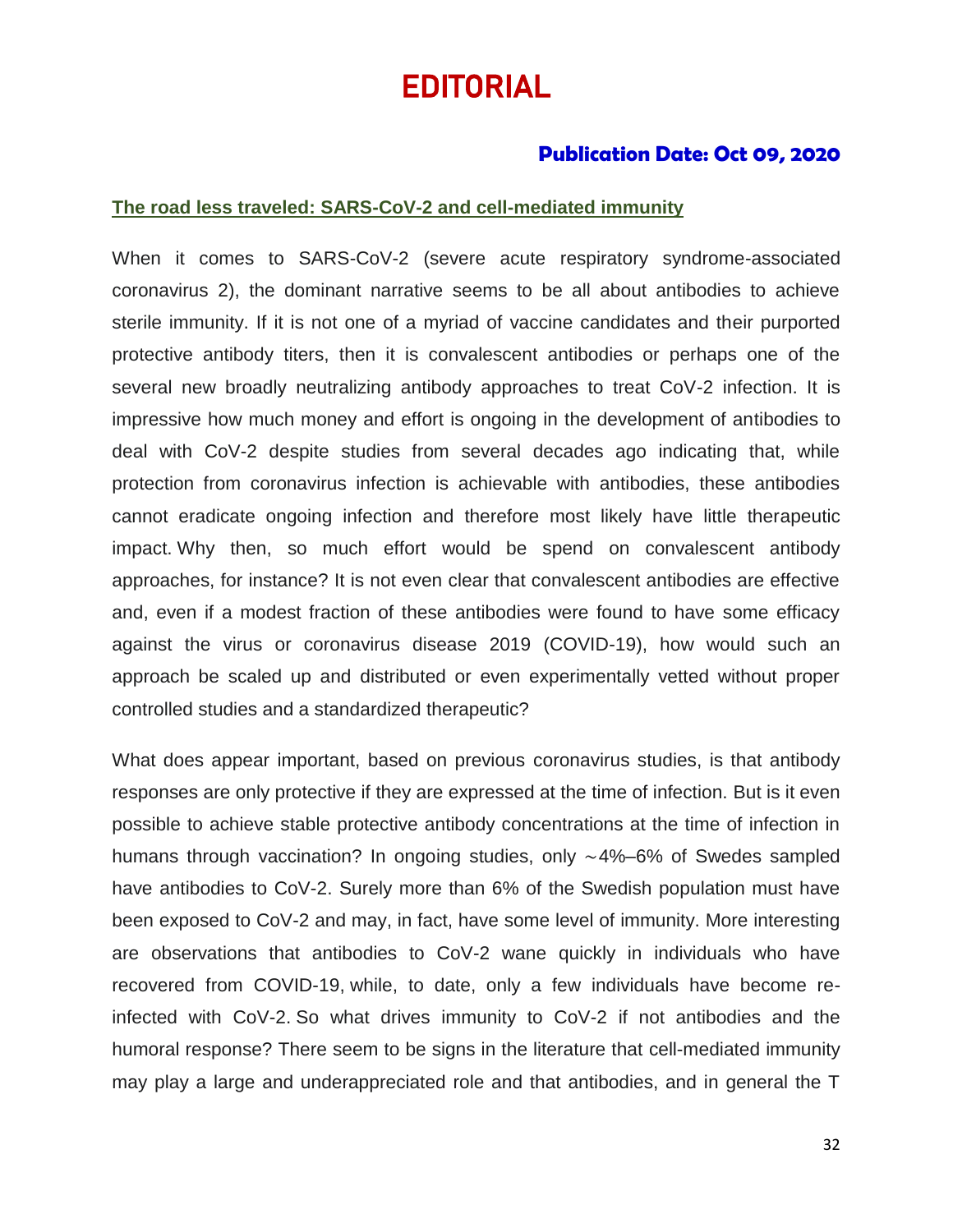helper cell type 2 (Th2) humoral immune response, comprise only a small part of host responses to coronaviruses. Have we missed the forest for the trees?

Early studies noted distinct differences in the Th1 response to SARS-CoV-1 infection, which, similar to CoV-2, also results in acute respiratory distress syndromes (ARDSs). Most notable are the differences observed between young and old mice exposed to virus, with the older infected mice succumbing to ARDS within the first week following infection while younger mice remain largely resistant to the infection. A fundamental observable difference between the two outcomes is that the young mice mounted a Th1 response, which included interferon gamma (IFN-γ) and interleukins IL-10 and IL-13. These observations have been recapitulated in studies with strain-dependent variation in another coronavirus, murine hepatitis virus 3 (MHV3), which found that Th1 and macrophage responses were crucial in resistance of naive mice to virus challenge. These collective observations suggest that INF-γ expression is a key correlate with regards to responding to and controlling coronavirus infections. Notably, INF-γ has been found to downregulate expression of ACE2 (the receptor for SARS-CoV-2), and this downregulation in macrophages is correlated with the latter becoming refractory to infection with the closely related coronavirus MHV3. Collectively, these noteworthy studies suggest that perhaps we may have largely focused on the wrong arm of the immune response. These insights bode well for those vaccines, such as mRNA or DNA vaccines, that express viral proteins from within the context of a cell to induce a cell-mediated response. Knowledge of Th1 responses, the role of INF-γ in ARDS, and to what extent macrophages may harbor CoV-2 infection and affect the local Th1 response should probably be paramount as we develop a vaccine. These aspects should be considered to eventually overcome many of the issues associated with SARS-CoV-2 infection and COVID-19 disease so as not to repeat the experiments of the past.

#### **Reference**

https://www.cell.com/molecular-therapy-family/molecular-therapy/fulltext/S1525- 0016(20)30537-2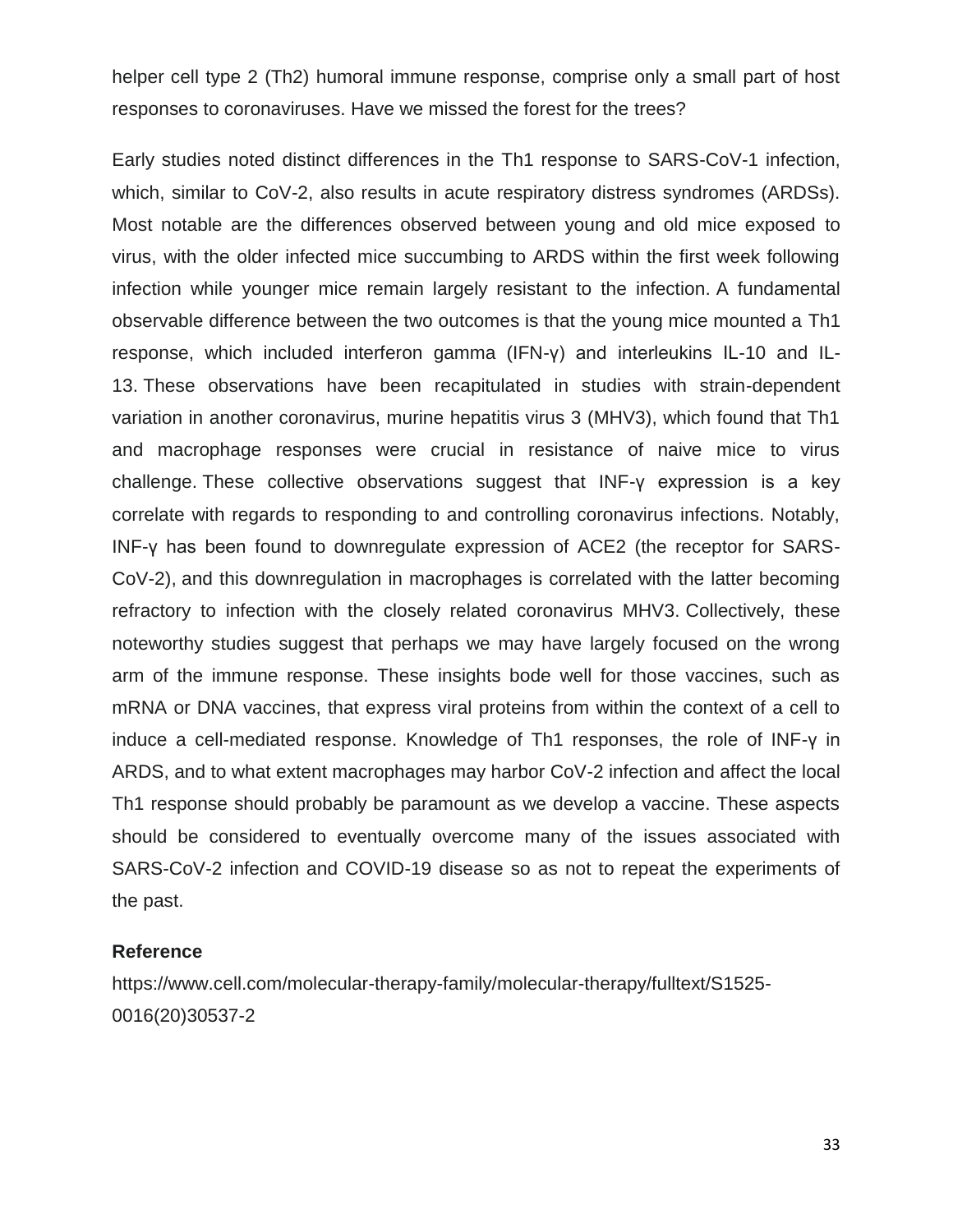# REPORT

## **Publication Date: Oct 13, 2020**

**Orthogonal SARS-CoV-2 Serological Assays Enable Surveillance of Low Prevalence Communities and Reveal Durable Humoral Immunity**

### **Abstract**

A serological study was conducted to define correlates of immunity against SARS-CoV-2. Relative to mild COVID-19 cases, individuals with severe disease exhibited elevated virus-neutralizing titers and antibodies against nucleocapsid (N) and the receptor binding domain (RBD) of spike protein. Age and sex played lesser roles. All cases, including asymptomatic individuals, seroconverted by 2 weeks post-PCR confirmation. Spike RBD and S2 and neutralizing antibodies remained detectable through 5-7 months post-onset, whereas α-N titers diminished. Testing of 5882 members of the local community revealed only 1 sample with seroreactivity to both RBD and S2 that lacked neutralizing antibodies. This fidelity could not be achieved with either RBD or S2 alone. Thus, inclusion of multiple independent assays improved the accuracy of antibody tests in low seroprevalence communities and revealed differences in antibody kinetics depending on the antigen. It was concluded that neutralizing antibodies are stably produced for at least 5-7 months after SARS-CoV-2 infection.

#### **Reference**

[https://www.cell.com/immunity/fulltext/S1074-7613\(20\)30445-3](https://www.cell.com/immunity/fulltext/S1074-7613(20)30445-3)

## **Publication Date: Oct 09, 2020**

# **REGN-COV2 antibodies prevent and treat SARS-CoV-2 infection in rhesus macaques and hamsters**

#### **Abstract**

An urgent global quest for effective therapies to prevent and treat COVID-19 disease is ongoing. REGN-COV2 was previously described, which is a cocktail of two potent neutralizing antibodies (REGN10987+REGN10933) targeting non-overlapping epitopes on the SARS-CoV-2 spike protein. In this report, *in vivo* efficacy of this antibody cocktail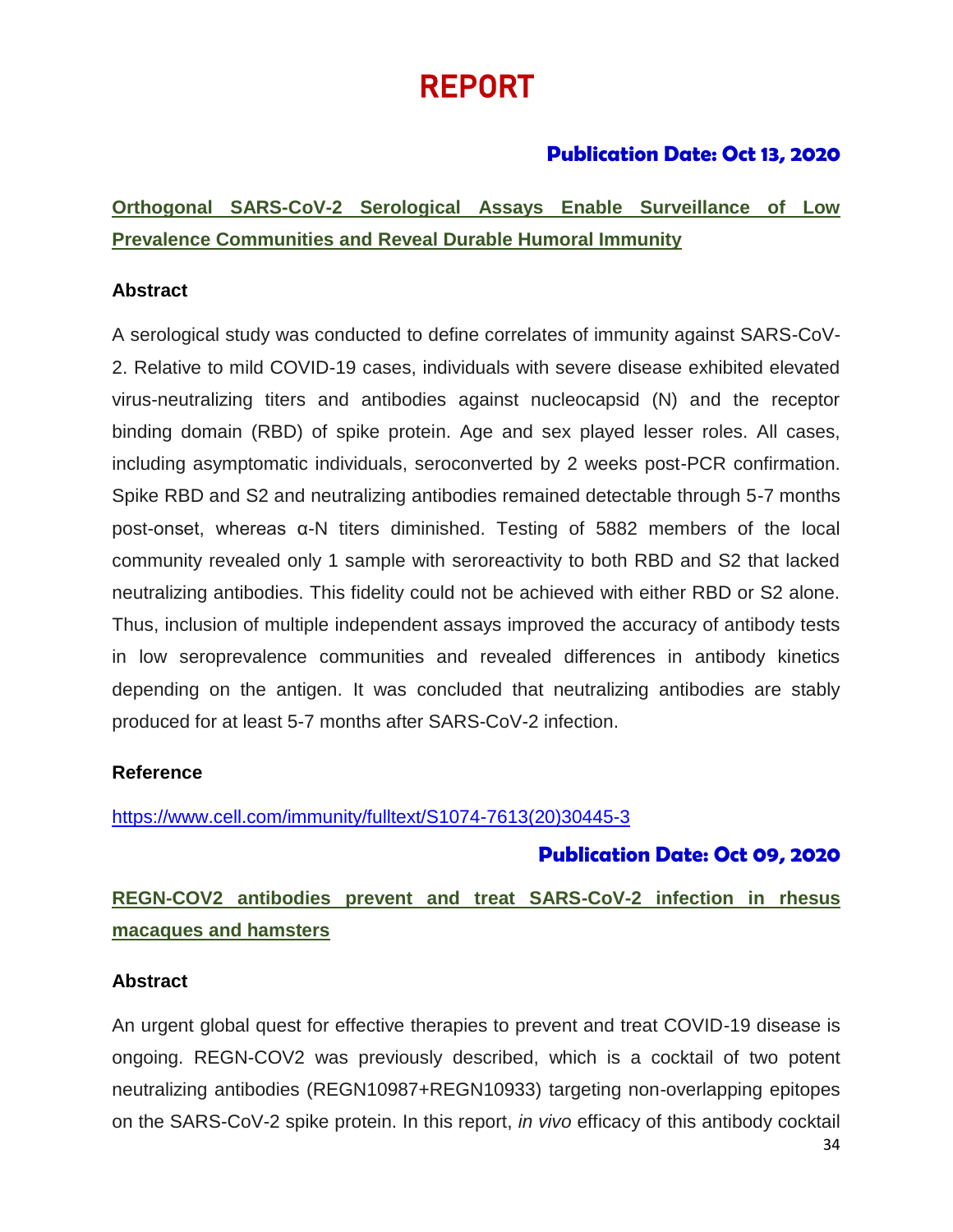in both rhesus macaques was evaluated, which may model mild disease, and golden hamsters, which may model more severe disease. It is demonstrated that REGN-COV-2 can greatly reduce virus load in lower and upper airways and decrease virus induced pathological sequelae when administered prophylactically or therapeutically in rhesus macaques. Similarly, administration in hamsters limits weight loss and decreases lung titers and evidence of pneumonia in the lungs. The results provide evidence of the therapeutic potential of this antibody cocktail.

#### **Reference**

<https://science.sciencemag.org/content/early/2020/10/14/science.abe2402>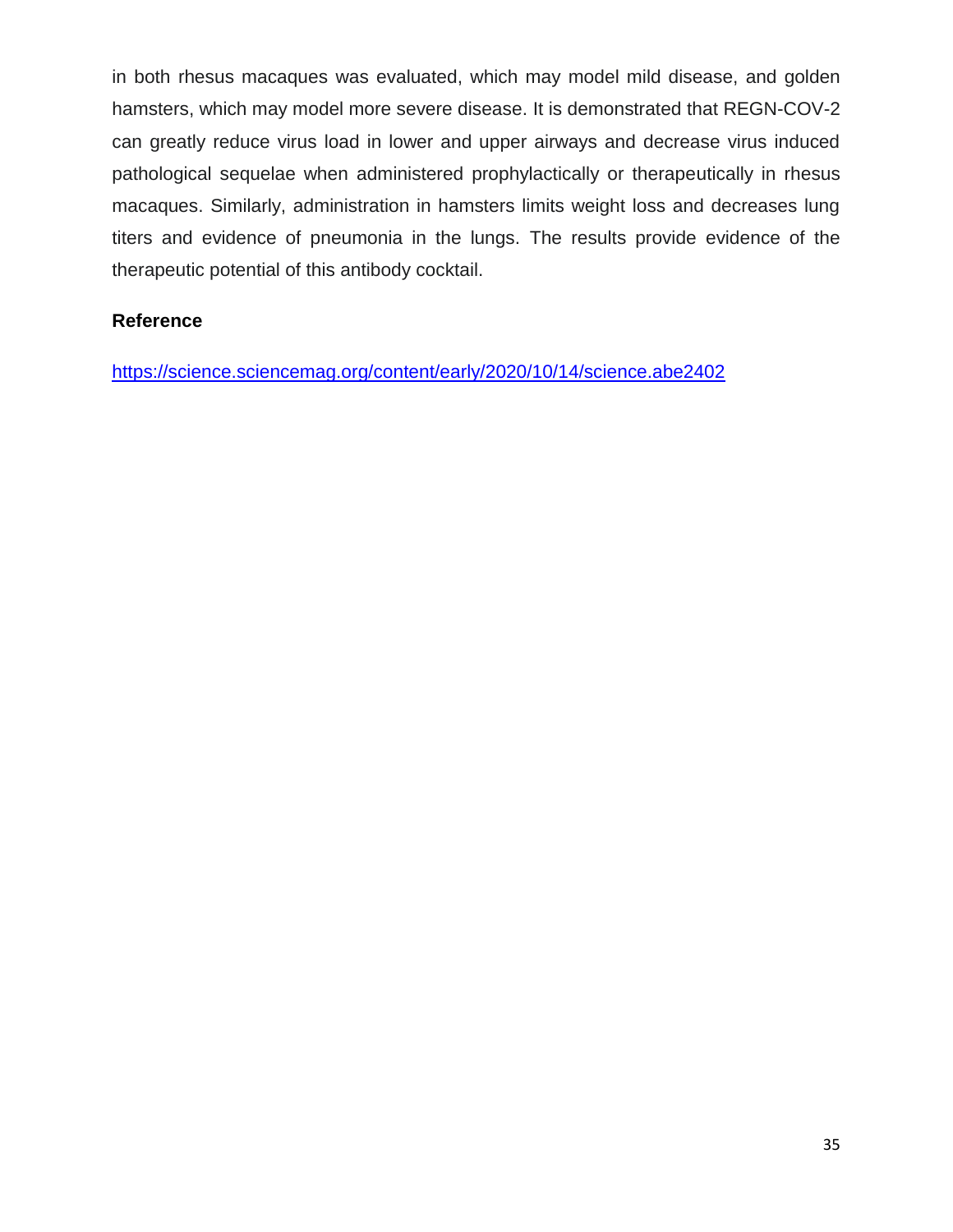# VIEW POINT

## **Publication Date: Oct 09, 2020**

# **An urgent global quest for effective Imperfect storm: is interleukin-33 the Achilles heel of COVID-19?**

### **Abstract**

The unique cytokine signature of COVID-19 might provide clues to disease mechanisms and possible future therapies. Here, we propose a pathogenic model in which the alarmin cytokine, interleukin (IL)-33, is a key player in driving all stages of COVID-19 disease (ie, asymptomatic, mild–moderate, severe–critical, and chronic–fibrotic). In susceptible individuals, IL-33 release by damaged lower respiratory cells might induce dysregulated GATA-binding factor 3-expressing regulatory T cells, thereby breaking immune tolerance and eliciting severe acute respiratory syndrome coronavirus 2 induced autoinflammatory lung disease. Such disease might be initially sustained by IL-33-differentiated type-2 innate lymphoid cells and locally expanded γδ T cells. In severe COVID-19 cases, the IL-33–ST2 axis might act to expand the number of pathogenic granulocyte–macrophage colony-stimulating factor-expressing T cells, dampen antiviral interferon responses, elicit hyperinflammation, and favour thromboses. In patients who survive severe COVID-19, IL-33 might drive pulmonary fibrosis by inducing myofibroblasts and epithelial–mesenchymal transition. We discuss the therapeutic implications of these hypothetical pathways, including use of therapies that target IL-33 (eg, anti-ST2), T helper 17-like γδ T cells, immune cell homing, and cytokine balance.

#### **Reference**

[https://www.thelancet.com/journals/lanrhe/article/PIIS2665-9913\(20\)30340-4/fulltext](https://www.thelancet.com/journals/lanrhe/article/PIIS2665-9913(20)30340-4/fulltext)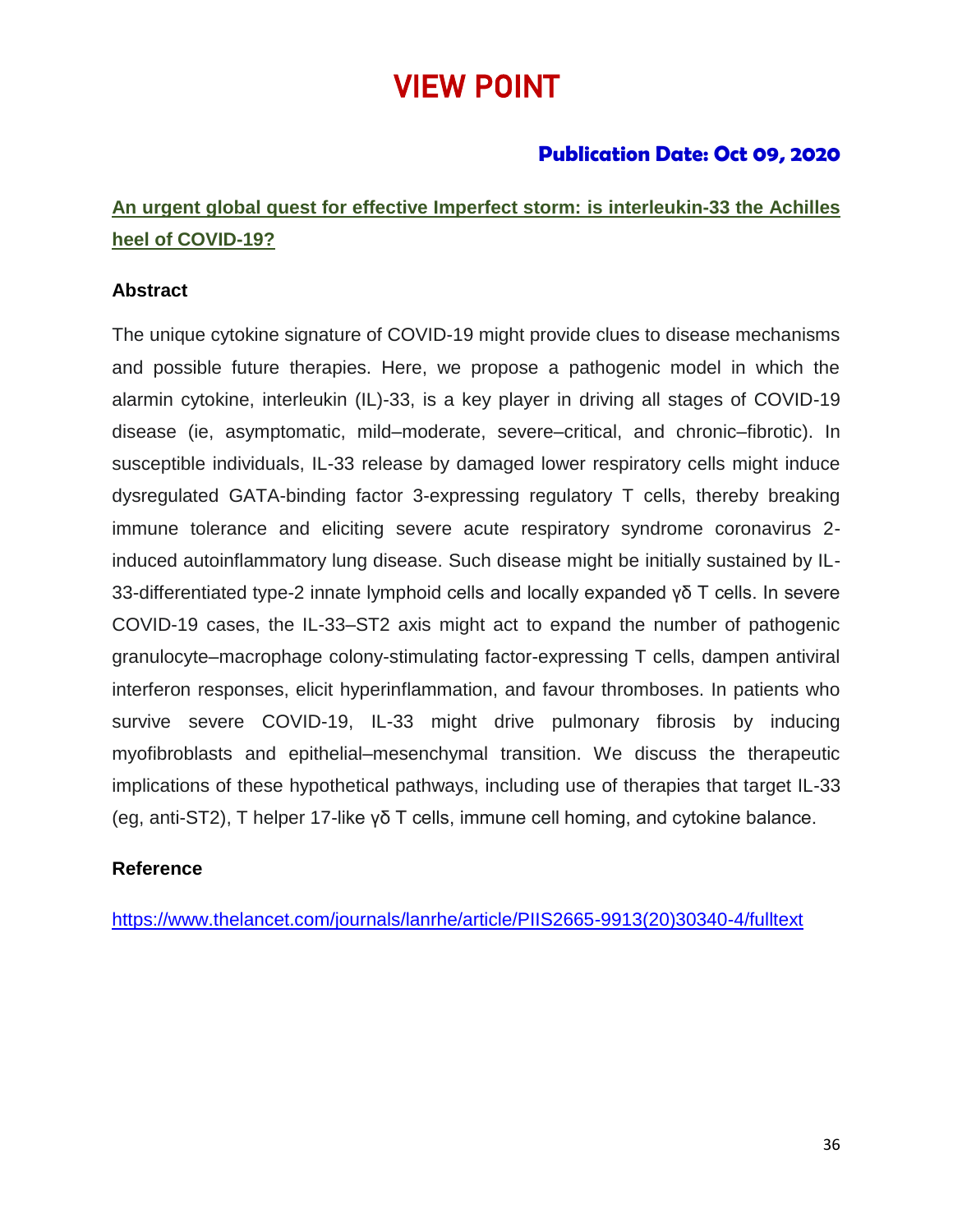# IN BRIEF

## **Publication Date: Oct 13, 2020**

#### **Intestinal attenuation of COVID-19 inflammation**

#### **Abstract**

Gastrointestinal (GI) symptoms are observed in patients with COVID-19, but the link between GI immune responses and disease outcomes is unclear. This preprint shows that COVID-19 severity and mortality, and levels of circulating inflammatory cytokines, are reduced in patients with GI symptoms. The SARS-CoV-2 receptor ACE2 was highly expressed in small intestinal enterocytes and viral particles were detected in these cells in patients with COVID-19. GI inflammation was absent in patients with COVID-19, as shown by a reduction of cellular inflammatory subsets and downregulation of inflammatory pathways. This study provides a basis for exploring the mechanisms involved in attenuation of SARS-CoV-2-associated GI inflammation to aid a comprehensive understanding of organ-specific immune responses in COVID-19.

#### **Reference**

https://www.nature.com/articles/s41577-020-00466-y

#### **IL-18-dependent MAIT cell activation in COVID-19**

#### **Abstract**

Flament *et al*. report a marked reduction of circulating mucosal-associated invariant T (MAIT) cells in patients with severe COVID-19, compared with controls sharing comorbidities. These MAIT cells had very high levels of activation that correlated with disease severity. Among T cells, alterations in MAIT cells preferentially associated with mortality, and high CD69 expression correlated with poor outcome. Severe inflammation, particularly high levels of IL-18, was associated with increased cytotoxicity of circulating MAIT cells. Co-culture studies of in vitro SARS-CoV-2-infected macrophages with MAIT cells suggest a two-step process of MAIT cell activation, through type I IFN and later IL-18. Together with other reports, this preprint supports a